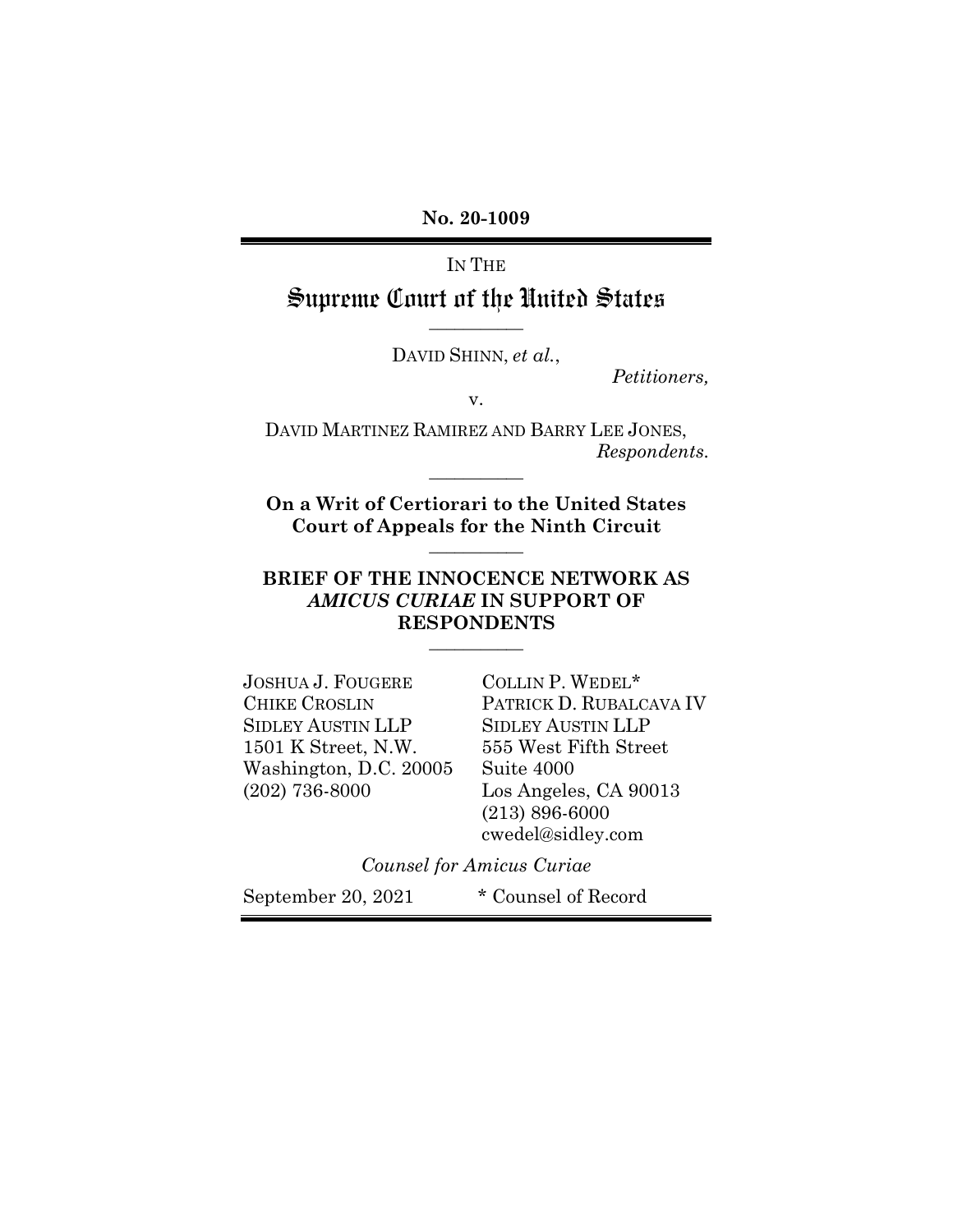# TABLE OF CONTENTS

|                                                                                                                                                                                                            | $\rm ii$       |
|------------------------------------------------------------------------------------------------------------------------------------------------------------------------------------------------------------|----------------|
| INTEREST OF AMICUS CURIAE                                                                                                                                                                                  | $\mathbf{1}$   |
|                                                                                                                                                                                                            | 3              |
|                                                                                                                                                                                                            | $\overline{4}$ |
| I. MARTINEZ AND SECTION 2254(e)(2) PER-<br>MIT THE DEVELOPMENT OF EVIDENCE<br>THAT A LITIGANT COULD NOT PRESENT                                                                                            | $\overline{4}$ |
| A. Section $2254(e)(2)$ does not apply to<br>evidence developed in <i>Martinez</i> pro-                                                                                                                    | 5              |
| B. The constitutional avoidance canon<br>supports construing Section $2254(e)(2)$<br>to incorporate an effective remedy for<br>ineffective-assistance claims in initial-<br>review collateral proceedings. | 6              |
| II. THE DEVELOPMENT OF POST-TRIAL<br>EVIDENCE IS IMPERATIVE TO ENSURE<br>THAT THE CLAIMS OF INNOCENT INDI-                                                                                                 |                |
| VIDUALS CAN BE HEARD                                                                                                                                                                                       | 10             |
|                                                                                                                                                                                                            | 17             |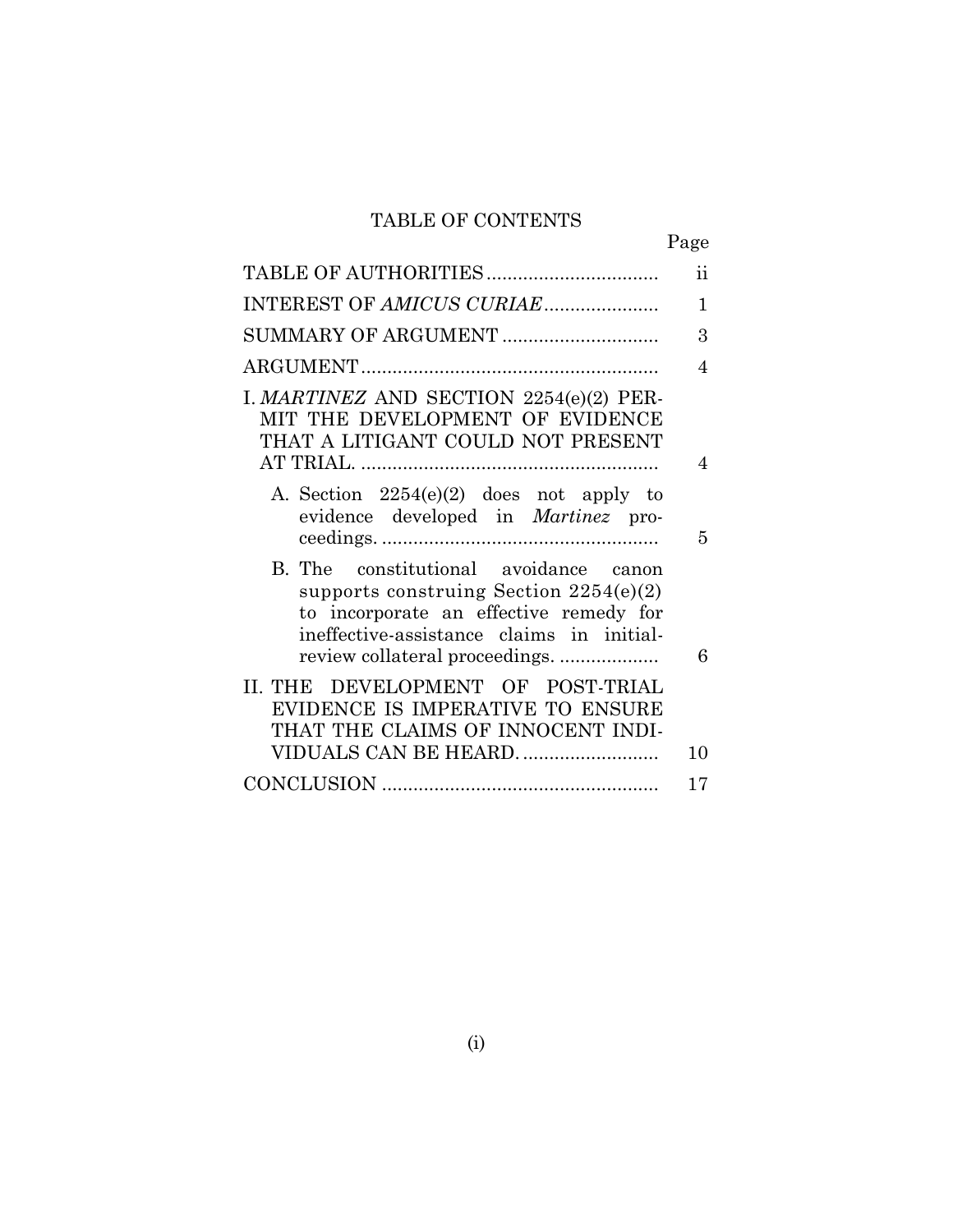# <span id="page-2-0"></span>TABLE OF AUTHORITIES CASES Page

| Bledsoe v. Bd. of Cnty. Comm'rs, 501 F.<br>Supp. 3d 1059 (D. Kan. 2020), appeal<br>docketed, No. 20-3252 (10th Cir. Dec. 18, |
|------------------------------------------------------------------------------------------------------------------------------|
|                                                                                                                              |
|                                                                                                                              |
| 11                                                                                                                           |
|                                                                                                                              |
|                                                                                                                              |
| Bledsoe v. Vanderbilt, 934 F.3d 1112 (10th                                                                                   |
| 12                                                                                                                           |
| Del Prete v. Thompson, 10 F. Supp. 3d 907                                                                                    |
| 15<br>Dudley v. City of Kinston, No. 4:18-CV-                                                                                |
| 00072-D, 2020 WL 2091789 (E.D.N.C.                                                                                           |
| 14                                                                                                                           |
| Herrera v. Collins, 506 U.S. 390 (1993)<br>9                                                                                 |
| INS v. St. Cyr, 533 U.S. 289 (2001) 6, 8, 10                                                                                 |
| Kimmelman v. Morrison, 477 U.S. 365                                                                                          |
| $(1986)$<br>10                                                                                                               |
| Larsen v. Adams, 718 F. Supp. 2d 1202                                                                                        |
| $(C.D. Cal. 2010)$ , aff'd sub nom. Larsen v.                                                                                |
| Soto, 742 F.3d 1083 (9th Cir. 2013)<br>13                                                                                    |
| <i>In re Long</i> , 476 P.3d 662 (Cal. 2020)<br>12                                                                           |
| <i>Martinez v. Ryan, 566 U.S. 1 (2012) 3, 5, 7, 8</i>                                                                        |
| Massaro v. United States, 538 U.S. 500                                                                                       |
| 8, 9                                                                                                                         |
| Melendez-Diaz v. Massachusetts, 557 U.S.                                                                                     |
| $305(2009)$<br>9                                                                                                             |
| People v. Burrell, 2019 IL App (1st) 172665-                                                                                 |
|                                                                                                                              |
| People v. Del Prete, 92 N.E.3d 435 (Ill. Ct.                                                                                 |
| 15                                                                                                                           |
|                                                                                                                              |
|                                                                                                                              |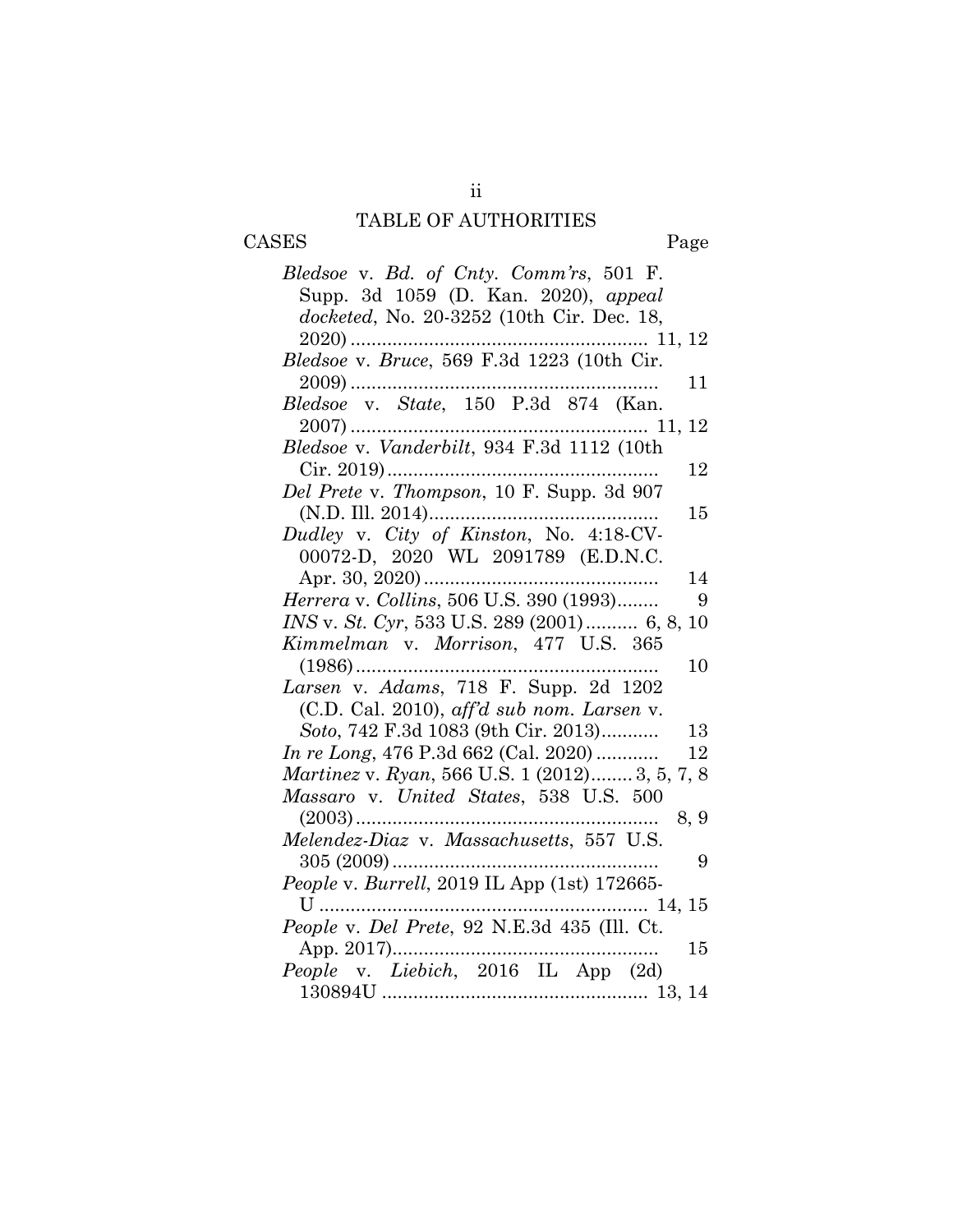# TABLE OF AUTHORITIES—continued

| Page<br>Powell v. Alabama, 287 U.S. 45 (1932)<br>7<br>Roberts v. Howton, 13 F. Supp. 3d 1077 (D.<br>11<br><i>State v. Kiles, 213 P.3d 174 (Ariz. 2009) </i><br>8<br><i>State v. Morgan, No.</i> 2014-K-0276, 2014 La.<br>App. LEXIS 3223 (La. Ct. App. May 23,<br>16<br>Strickland v. Washington, 466 U.S. 668<br>6<br><i>Stuart v. Alabama, 139 S. Ct. 36 (2018) </i><br>9<br>Thompson v. State, 9 S.W.3d 808 (Tex.<br>8<br>United States v. Cronic, 466 U.S. 648<br>Wuornos v. State, 676 So. 2d 972 (Fla.<br>8 |  |
|-------------------------------------------------------------------------------------------------------------------------------------------------------------------------------------------------------------------------------------------------------------------------------------------------------------------------------------------------------------------------------------------------------------------------------------------------------------------------------------------------------------------|--|
|                                                                                                                                                                                                                                                                                                                                                                                                                                                                                                                   |  |
|                                                                                                                                                                                                                                                                                                                                                                                                                                                                                                                   |  |
|                                                                                                                                                                                                                                                                                                                                                                                                                                                                                                                   |  |
|                                                                                                                                                                                                                                                                                                                                                                                                                                                                                                                   |  |
|                                                                                                                                                                                                                                                                                                                                                                                                                                                                                                                   |  |
|                                                                                                                                                                                                                                                                                                                                                                                                                                                                                                                   |  |
|                                                                                                                                                                                                                                                                                                                                                                                                                                                                                                                   |  |
|                                                                                                                                                                                                                                                                                                                                                                                                                                                                                                                   |  |
|                                                                                                                                                                                                                                                                                                                                                                                                                                                                                                                   |  |
|                                                                                                                                                                                                                                                                                                                                                                                                                                                                                                                   |  |
|                                                                                                                                                                                                                                                                                                                                                                                                                                                                                                                   |  |
|                                                                                                                                                                                                                                                                                                                                                                                                                                                                                                                   |  |
|                                                                                                                                                                                                                                                                                                                                                                                                                                                                                                                   |  |
|                                                                                                                                                                                                                                                                                                                                                                                                                                                                                                                   |  |
|                                                                                                                                                                                                                                                                                                                                                                                                                                                                                                                   |  |
|                                                                                                                                                                                                                                                                                                                                                                                                                                                                                                                   |  |
|                                                                                                                                                                                                                                                                                                                                                                                                                                                                                                                   |  |

# STATUTE

|--|--|--|

# SCHOLARLY AUTHORITIES

| Brandon L. Garrett & Peter J. Neufeld,            |   |
|---------------------------------------------------|---|
| Invalid Forensic Science Testimony and            |   |
| <i>Wrongful Convictions</i> , 95 Va. L. Rev. 1    |   |
|                                                   | 9 |
| Jon B. Gould & Richard A. Leo, <i>One Hundred</i> |   |
| Years Later: Wrongful Conviction After a          |   |
| Century of Research, 100 J. Crim. L. &            |   |
|                                                   |   |
| James S. Liebman, Jeffrey Fagan, Valerie          |   |
| West & Jonathan Lloyd, Capital Attrition          |   |
| Error Rates in Capital Cases, 1973-1995,          |   |
|                                                   |   |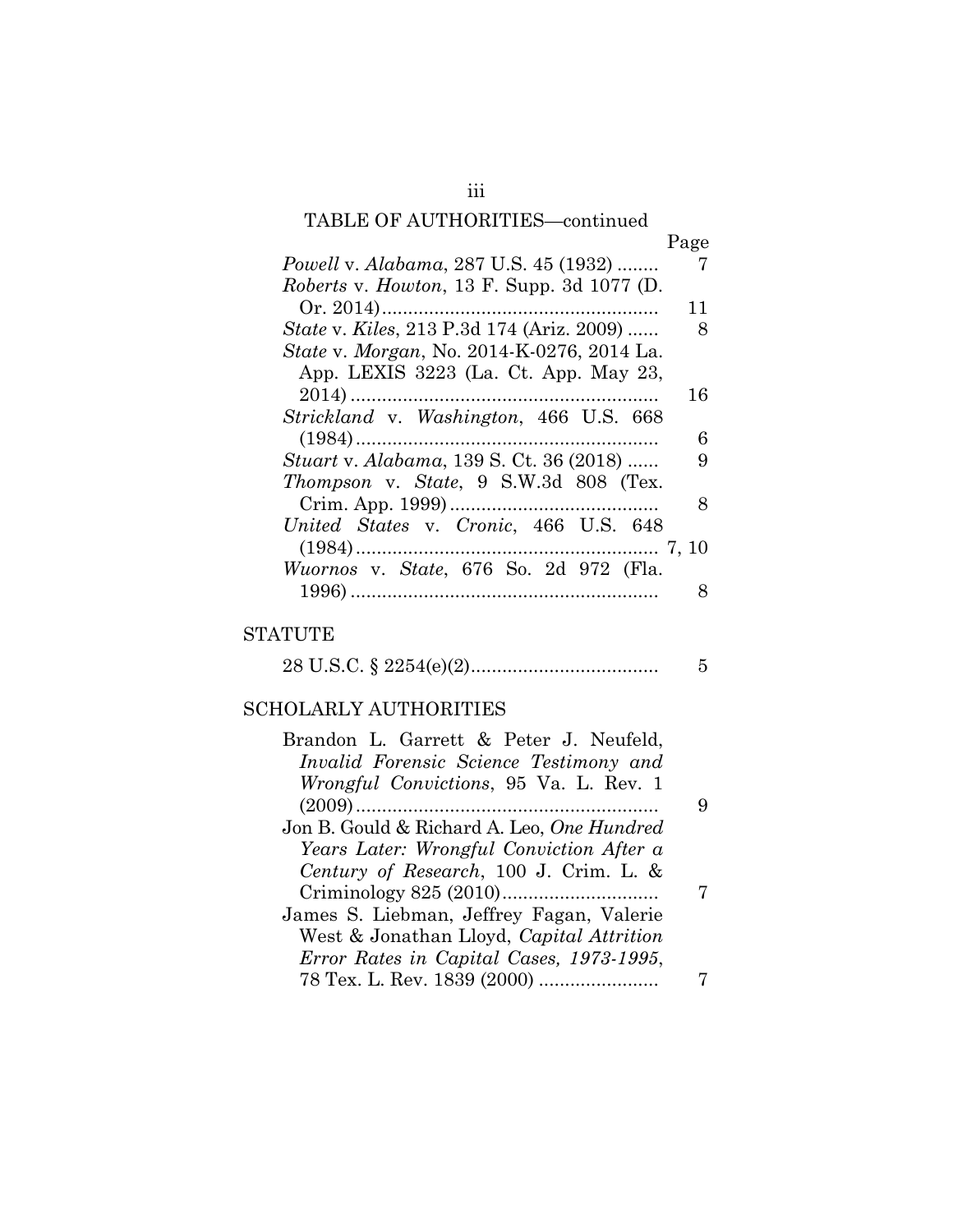### TABLE OF AUTHORITIES—continued OTHER AUTHORITIES Page

| A.B.A. Standing Comm. on Legal Aid &        |    |
|---------------------------------------------|----|
| Indigent Defendants, Gideon's Broken        |    |
| Promise: America's Continuing Quest for     |    |
|                                             | 7  |
| Daniel Larsen, Nat'l Registry of Exonera-   |    |
| tions, https://tinyurl.com/4mtk523c (last   |    |
|                                             | 13 |
| Floyd Bledsoe, Nat'l Registry of Exonera-   |    |
| tions, https://tinyurl.com/26m5uttj (last   |    |
|                                             | 12 |
| Howard Dudley, Nat'l Registry of Exonera-   |    |
| tions, https://tinyurl.com/v7c3ye8s (last   |    |
|                                             | 14 |
| Jerome Morgan, Nat'l Registry of Exonera-   |    |
| tions, https://tinyurl.com/z67ju4uy (last   |    |
|                                             | 16 |
| Kimberly Long, Nat'l Registry of Exonera-   |    |
| tions, https://tinyurl.com/teakjn9v (last   |    |
|                                             | 13 |
| Lisa Roberts, Nat'l Registry of Exonera-    |    |
| tions, https://tinyurl.com/hcn9wszu (last   |    |
|                                             | 11 |
| Nat'l Rsch. Council, Strengthening Forensic |    |
| Science in the United States: A Path        |    |
|                                             | 9  |
| Randy Liebich, Nat'l Registry of Exonera-   |    |
| tions, https://tinyurl.com/47cw4b8y (last   |    |
|                                             | 14 |
| Liliana Segura, What Happened to Rachel     |    |
| Gray?, The Intercept (Oct. 23, 2017),       |    |
| https://theintercept.com/2017/10/23/barry-  |    |
| jones-arizona-death-row-rachel-gray/        | 10 |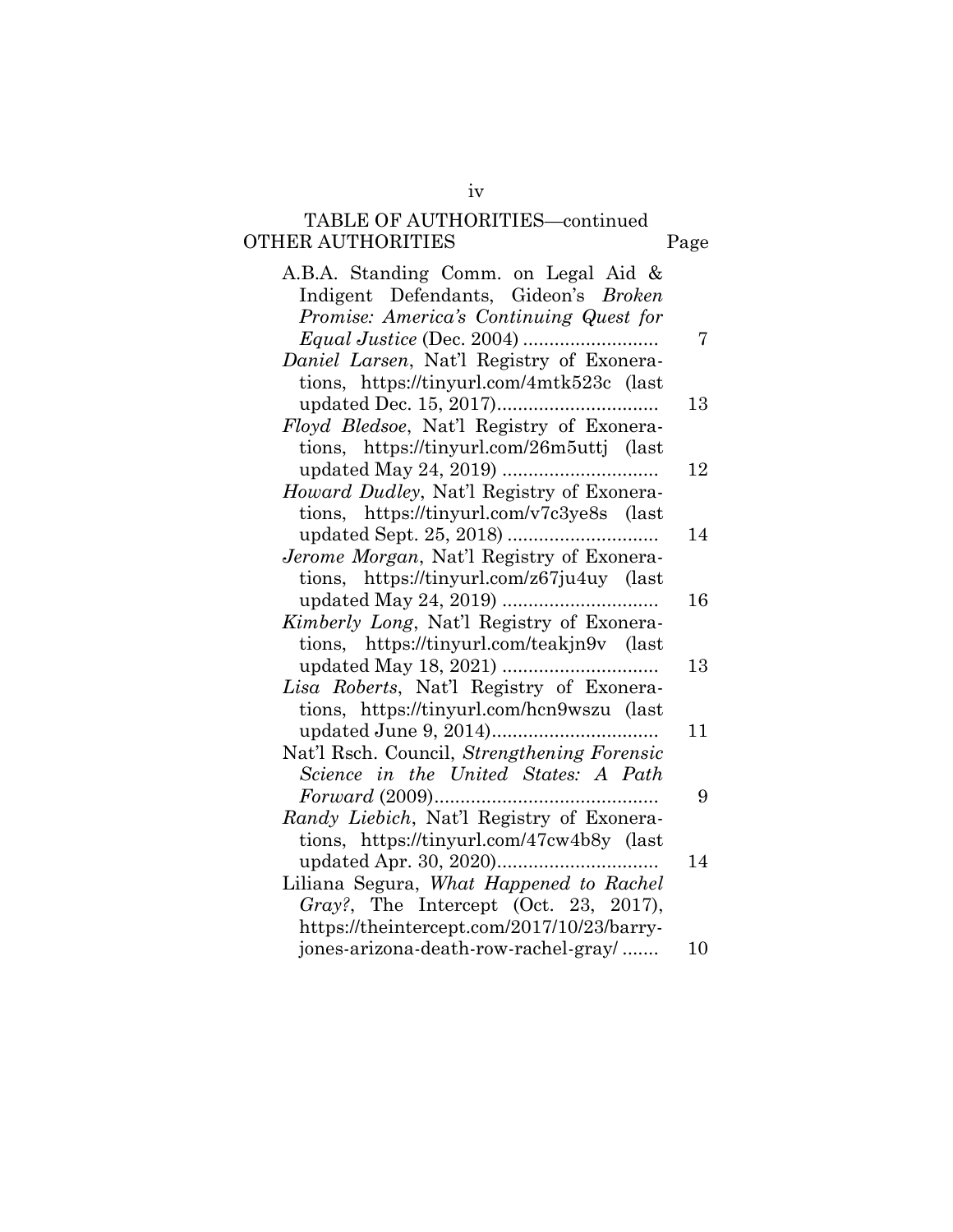#### **INTEREST OF** *AMICUS CURIAE***<sup>1</sup>**

<span id="page-5-0"></span>The Innocence Network (the Network) is an association of independent organizations dedicated to providing pro bono legal and/or investigative services to prisoners for whom evidence discovered postconviction can provide conclusive proof of innocence. The 68 current members of the Network represent hundreds of prisoners with innocence claims in 49 states, the District of Columbia, and Puerto Rico, as well as Australia, Argentina, Brazil, Canada, Ireland, Israel, Italy, the Netherlands, the United Kingdom, and Taiwan.<sup>2</sup> The Innocence Network and its mem-

<sup>1</sup> Pursuant to Supreme Court Rule 37.6, counsel for *amicus curiae* states that no counsel for a party authored this brief in whole or in part. No counsel or party made a monetary contribution intended to fund the preparation or submission of this brief, and no person other than *amicus* or its counsel made such a contribution. The parties have provided written consent to the filing of this *amicus* brief.

<sup>2</sup> The member organizations for amicus brief purposes include the Actual Innocence Clinic at the University of Texas School of Law, After Innocence, Alaska Innocence Project, Arizona Justice Project, Boston College Innocence Program, California Innocence Project, Center on Wrongful Convictions, Committee for Public Counsel Services Innocence Program, Connecticut Innocence Project, Duke Law Center for Criminal Justice and Professional Responsibility, Exoneration Project, George C. Cochran Innocence Project at the University of Mississippi School of Law, Georgia Innocence Project, Hawai'i Innocence Project, Idaho Innocence Project, Illinois Innocence Project, Indiana University McKinney Wrongful Conviction Clinic, Innocence Delaware, Inc., Innocence Project, Innocence Project Argentina, Innocence Project at the University of Virginia School of Law, Innocence Project Brasil, Innocence Project London, Innocence Project New Orleans, Innocence Project of Florida, Innocence Project of Texas, Italy Innocence Project, Justicia Reinvindicada Puerto Rico Innocence Project, Korey Wise Innocence Project, Loyola Law School Project for the Innocent, Manchester Innocence Project,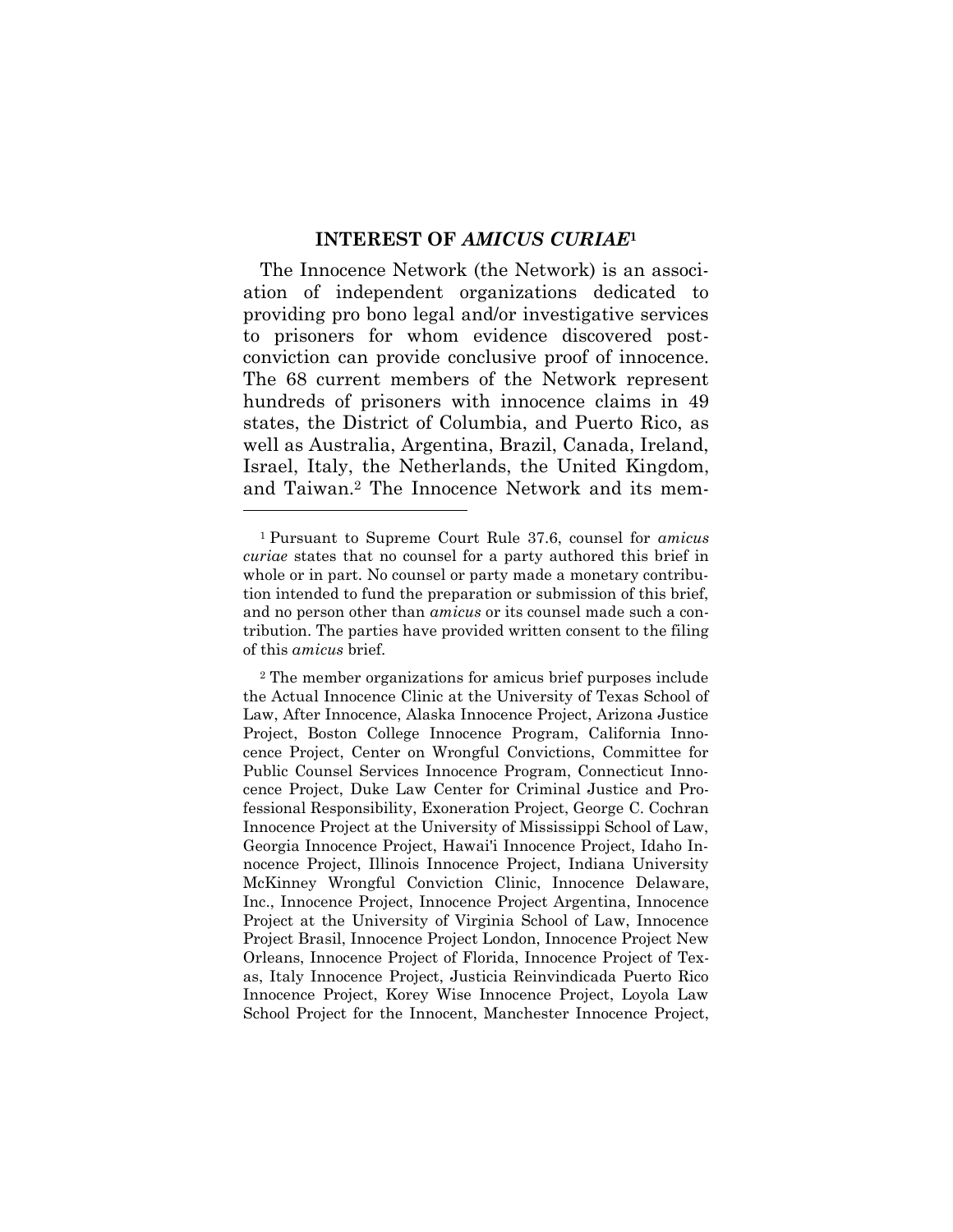bers are also dedicated to improving the accuracy and reliability of the criminal justice system in future cases. Drawing on the lessons from cases in which the system convicted innocent persons, the Network advocates study and reform designed to enhance the truth-seeking functions of the criminal justice system to ensure that future wrongful convictions are prevented.

Through its substantial experience with laterexonerated defendants, the Innocence Network has a unique perspective on the legal and practical issues implicated in this case. More specifically, *amicus* has seen first-hand that, much of the time, innocent defendants are convicted after receiving ineffective assistance of trial counsel. To reduce the chance of such wrongful convictions, *amicus* has a direct interest in ensuring that criminal defendants have a meaningful opportunity to develop meritorious ineffectiveassistance claims—and to prove their actual innocence—in post-conviction proceedings. The Innocence Network therefore respectfully files this brief in sup-

Michigan Innocence Clinic, Mid-Atlantic Innocence Project, Midwest Innocence Project, Montana Innocence Project, New England Innocence Project, New York Law School Post-Conviction Innocence Clinic, North Carolina Center on Actual Innocence, Northern California Innocence Project, Office of the Ohio Public Defender Wrongful Conviction Project, Ohio Innocence Project, Oklahoma Innocence Project, Oregon Innocence Project, Osgoode Hall Innocence Project, Rocky Mountain Innocence Center, Taiwan Innocence Project, Thurgood Marshall School of Law Innocence Project, University of Arizona Innocence Project, University of Baltimore Innocence Project Clinic, University of Baltimore Innocence Project Clinic, University of British Columbia Innocence Project at the Allard School of Law, University of Miami Law Innocence Clinic, Wake Forest University School of Law Innocence and Justice Clinic, Washington Innocence Project, West Virginia Innocence Project, Wisconsin Innocence Project, and Witness to Innocence.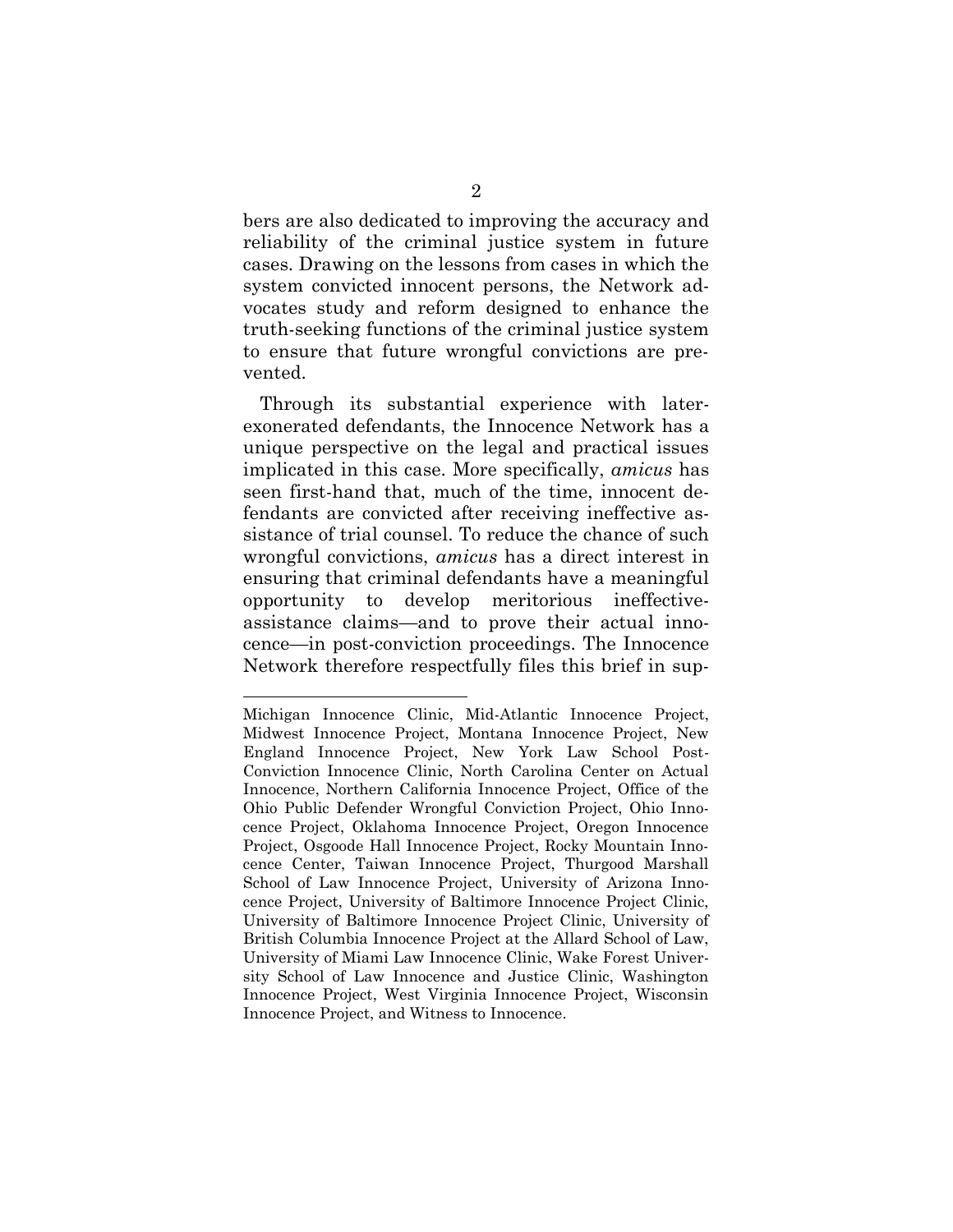<span id="page-7-0"></span>port of David Martinez Ramirez's and Barry Lee Jones's positions.

#### **SUMMARY OF ARGUMENT**

<span id="page-7-1"></span>This Court held in 2012 that, when a state has removed trial-based claims of ineffective assistance from the direct-appeal process, a habeas petitioner who received ineffective assistance at trial *and* in state post-conviction proceedings can assert the latter ineffectiveness to excuse a procedural default and obtain merits review of his trial-based ineffectiveness claim. *Martinez* v. *Ryan*, 566 U.S. 1, 9 (2012). That equitable exception was vital, the Court reasoned, because, without it, the right to counsel and the fabric of the adversary process would be endangered. *Id.* at 12–13. Less than a decade later, Arizona now asks the Court to reverse the decisions below on the premise that 28 U.S.C. § 2254(e)(2) actually forbids the very factual development that *Martinez* recognized to be a necessary aspect of meaningful habeas review. That is both wrong and dangerous.

I. *Martinez* and Section 2254(e)(2) address distinct points in the post-conviction review process. For its part, *Martinez* recognizes the right to a hearing to excuse procedural default and specifically contemplates the introduction of post-trial evidence as a part of that proceeding. Section  $2254(e)(2)$ , by contrast, governs what happens after a procedural default hearing and merely forbids new evidence when the defendant was at fault and the case is firmly on the path to merits review. That has nothing to do with evidence that was introduced at the *Martinez* proceeding, which simply remains a part of the case. Arizona's alternative view—*i.e.*, that Section 2254(e)(2) swoops in to gut *Martinez* after the fact—would trivialize the right to counsel for individuals who have already *twice* suf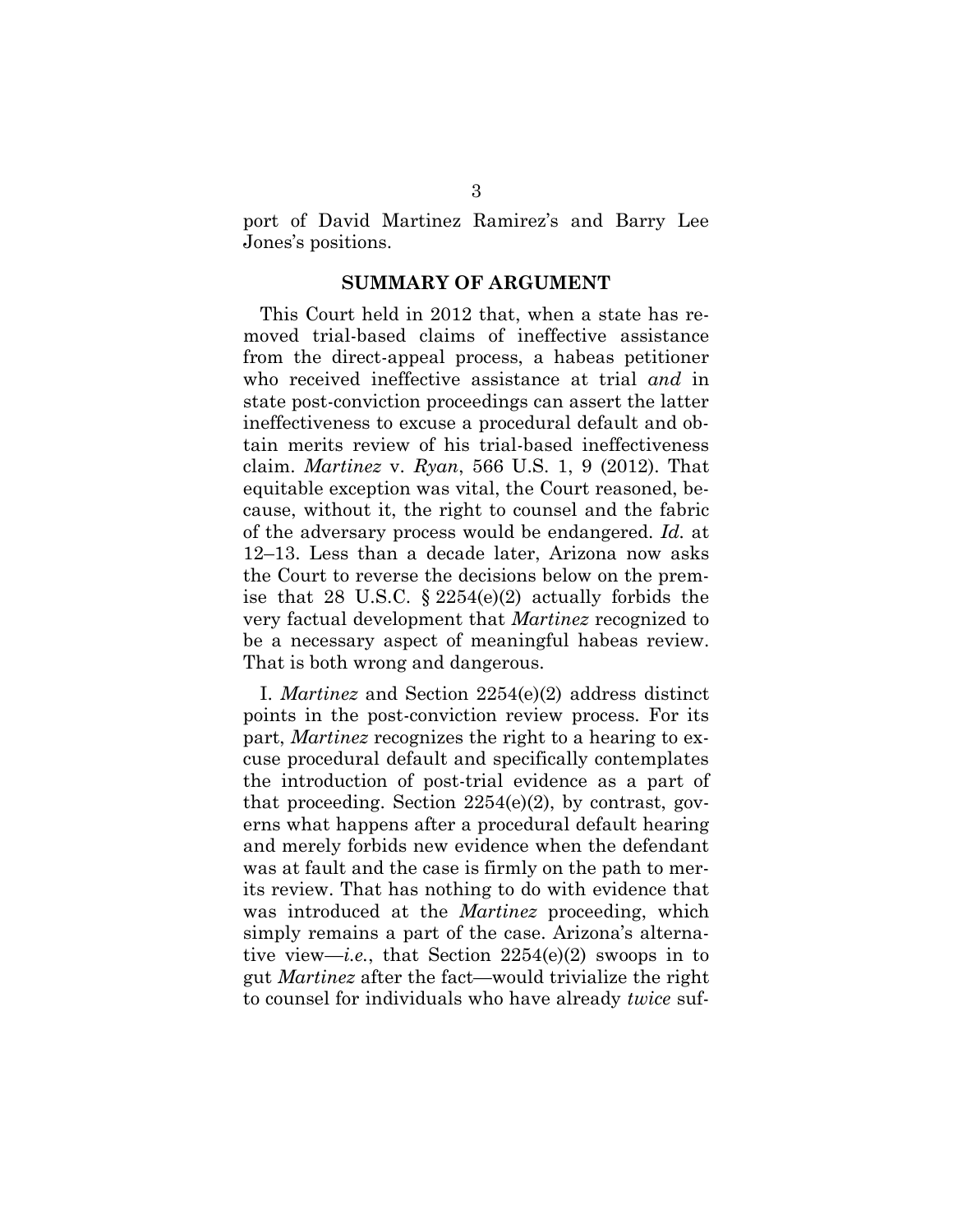fered from ineffective assistance of counsel. The constitutional questions raised by that atextual position underscore its flaws.

II. Arizona's position would also carry the profoundly unjust consequence of precluding habeas petitioners from developing and presenting claims of *actual innocence*. An innocent individual who received ineffective assistance of counsel will often require the development of post-trial evidence to vindicate his or her innocence claim. In *amicus*'s experience, as illustrated through a handful of real-life examples, many exonerations based on ineffective assistance depend critically on the development of post-trial evidence. Without such evidence, basic failures to investigate cannot be corrected, faulty forensic evidence cannot be unmasked, and the innocent individuals who are the victims of these deficiencies have no route to justice. A fair and reliable criminal process cannot tolerate that outcome.

#### **ARGUMENT**

# <span id="page-8-1"></span><span id="page-8-0"></span>**I.** *MARTINEZ* **AND SECTION 2254(e)(2) PERMIT THE DEVELOPMENT OF EVI-DENCE THAT A LITIGANT COULD NOT PRESENT AT TRIAL.**

Petitioner acknowledges that "§ 2254(e)(2) and *Martinez*'s exception to procedural default work independently; each applies at a different stage of habeas litigation." Pet'rs Br. 4. That concession paves the way to affirmance: *Martinez* requires placing posttrial evidence before a federal court, Section 2254(e)(2) does not expressly prohibit that *Martinez*  procedure, and Arizona's interpretation would vitiate *Martinez* and undermine the right to counsel and the many other protections that it secures.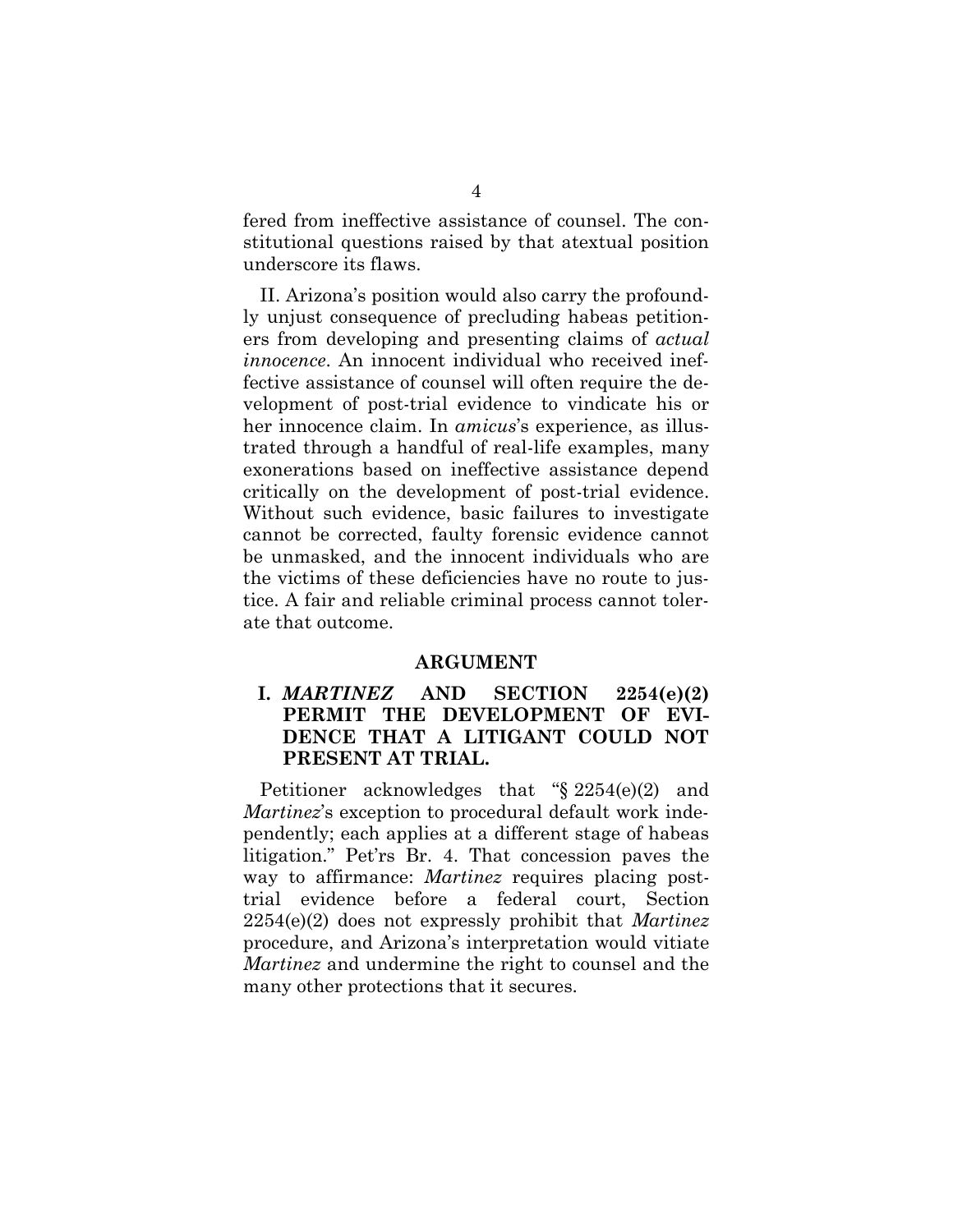## <span id="page-9-0"></span>**A. Section 2254(e)(2) does not apply to evidence developed in** *Martinez* **proceedings.**

*Martinez* is clear that post-trial evidence regarding an ineffective assistance of trial counsel claim can be introduced and considered in federal court. The Court not only acknowledged that ineffective-assistance claims frequently depend on the ability to supplement the post-trial record but also stated that, in a *Martinez* hearing, the "prisoner must ... demonstrate that the underlying [ineffective-assistance] claim is a substantial one, which is to say that the prisoner must demonstrate that the claim has some merit." 566 U.S. at 14. Doing so often requires evidence, and, once presented, that evidence is properly before the district court for the case's duration.

<span id="page-9-2"></span><span id="page-9-1"></span>Section 2254(e)(2) does not speak to these *Martinez*controlled processes and hearings. The statute states that "the court shall not hold an evidentiary hearing" on a claim whose factual basis an applicant "failed to develop" in State court. 28 U.S.C. § 2254(e)(2). As petitioner agrees, that language concerns a "separate and independent" aspect of habeas litigation. Pet'rs Br. 36; see also *id.* at 4. Section 2254(e)(2) therefore limits the addition of new evidence *after* the *Martinez* phase, when the district court considers the merits of the habeas claim, and when the habeas claimant was actually "at fault" for the failure to develop evidence in state court.<sup>3</sup> It has no bearing on any evidence that has already been placed before the district court as part of the *Martinez* process.

*Martinez* and Section 2254(e)(2) thus operate separately and harmoniously, striking a balance between

<sup>3</sup> A habeas petitioner is not "at fault" when he demonstrates cause and prejudice under *Martinez*. See Resp'ts Br. 31–41.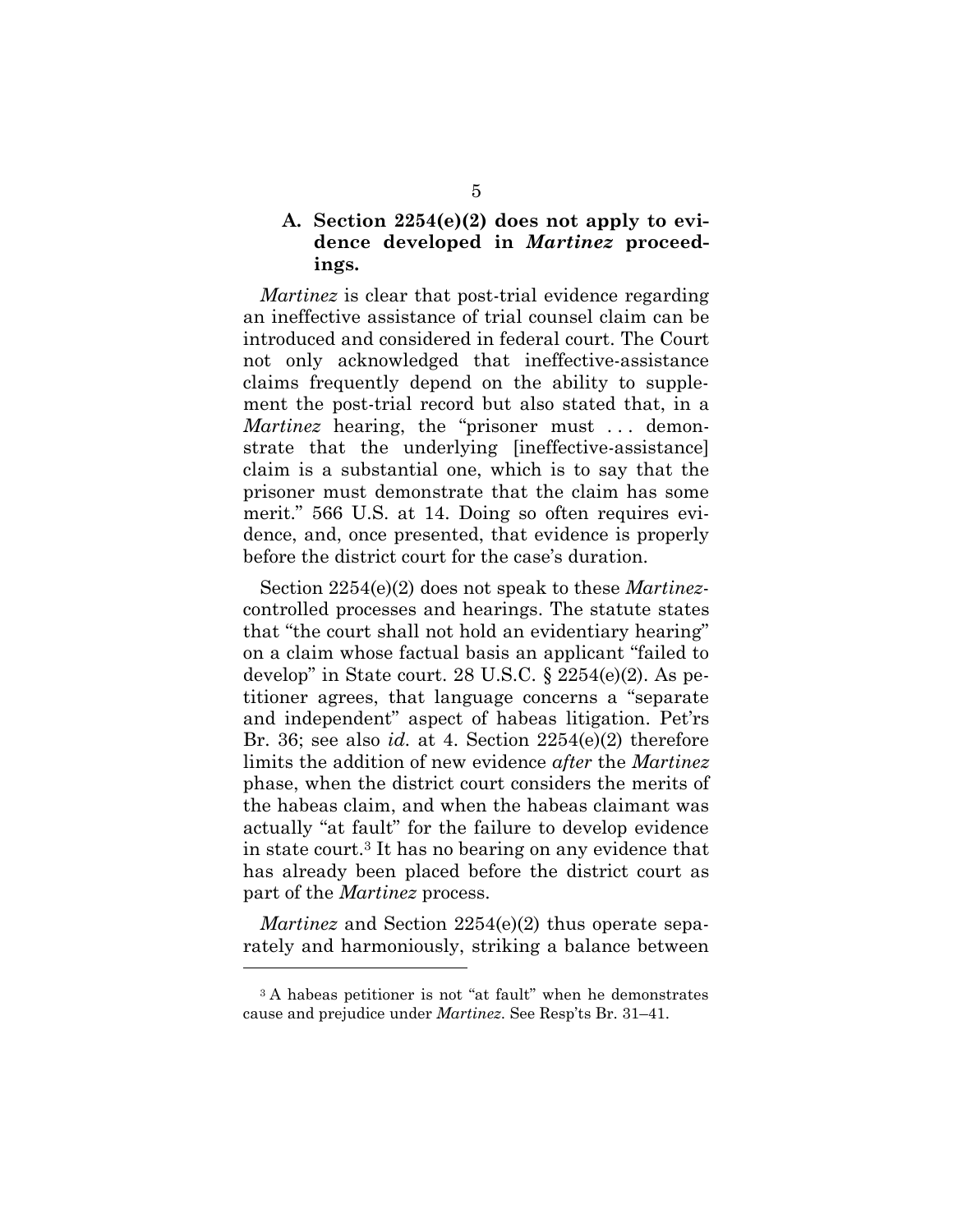avoiding the constitutional problems associated with precluding a remedy for ineffective-assistance claims and protecting the interests of "finality, comity, and federalism." Pet'rs Br. 28.

# <span id="page-10-0"></span>**B. The constitutional avoidance canon supports construing Section 2254(e)(2) to incorporate an effective remedy for ineffective-assistance claims in initialreview collateral proceedings.**

<span id="page-10-1"></span>This Court has repeatedly explained that, where "an otherwise acceptable construction of a statute would raise serious constitutional problems, and where an alternative interpretation of the statute is 'fairly possible,' [it is] obligated to construe the statute to avoid such problems." *INS* v. *St. Cyr*, 533 U.S. 289, 299–300 (2001) (citation omitted). Application of that doctrine here underscores why Arizona's preferred approach—which would erode the Sixth Amendment right to effective assistance of counsel for even innocent defendants, through no fault of their own—is not tenable.

1. This case's constitutional stakes are profound: the Court has repeatedly recognized that the Sixth Amendment plays a uniquely important role in protecting the criminal justice system and preventing wrongful convictions.

<span id="page-10-2"></span>That begins with the right to counsel's far-reaching implications for any individual defendant. Most directly, it simultaneously ensures that individual defendants enjoy a fair trial and—through its contribution to a robust adversarial process—ensures that the trial is one "whose result is reliable." *Strickland* v. *Washington*, 466 U.S. 668, 686–87 (1984). But the Sixth Amendment also serves as a first-line defense against other constitutional defects, making it "by far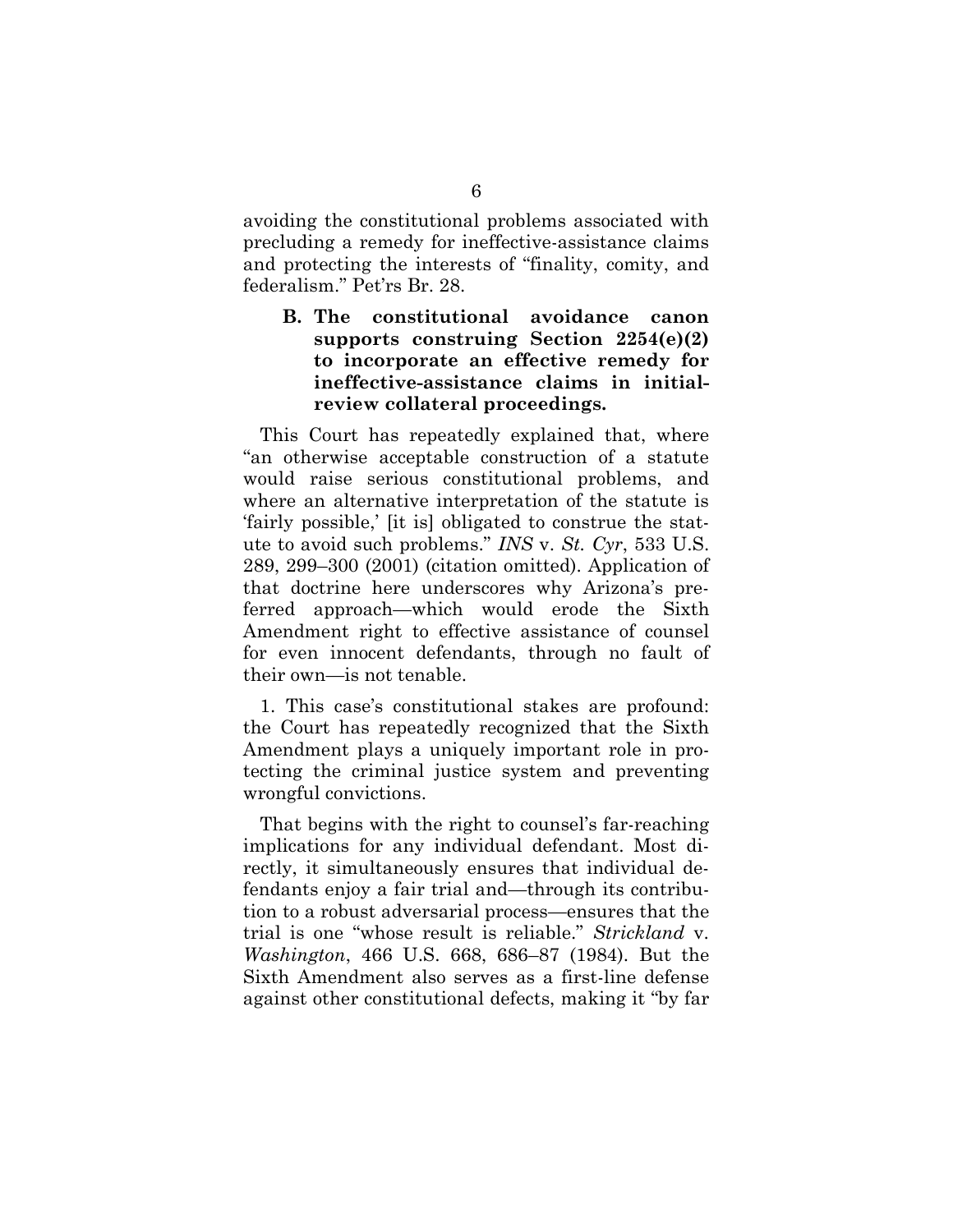<span id="page-11-2"></span><span id="page-11-0"></span>the most pervasive" "[o]f all the rights that an accused person has, . . . for it affects his ability to assert any other rights he may have." *United States* v. *Cronic*, 466 U.S. 648, 653–54 (1984); see also *Martinez*, 566 U.S. at 12 (noting role of right to counsel in "protecting the rights of the person charged").

<span id="page-11-3"></span><span id="page-11-1"></span>The Sixth Amendment right to counsel is especially essential for an innocent defendant—"[w]ithout it, though he be not guilty, he faces the danger of conviction because he does not know how to establish his innocence." *Powell* v. *Alabama*, 287 U.S. 45, 68–69 (1932). After all, "it is the defense counsel's responsibility to protect the innocent from the mistakes of others: from witnesses' misidentifications, police officers' rush to judgment, and prosecution's reluctance to reveal potentially exculpatory material." Jon B. Gould & Richard A. Leo, *One Hundred Years Later: Wrongful Conviction After a Century of Research*, 100 J. Crim. L. & Criminology 825, 855 (2010) (cleaned up). Inadequate defense lawyering can therefore result in "a cascade of errors that dilutes or even destroys the barrier provided by an effective advocate between an innocent defendant and a wrongful conviction." *Id.* at 856.

<span id="page-11-5"></span><span id="page-11-4"></span>Empirical evidence confirms that ineffective assistance is a leading cause of wrongful convictions. One study of exonerations, for example, concluded that "egregiously incompetent defense lawyering" was one of the two "most common errors found at the state post-conviction stage." James S. Liebman, Jeffrey Fagan, Valerie West & Jonathan Lloyd, *Capital Attrition Error Rates in Capital Cases, 1973-1995*, 78 Tex. L. Rev. 1839, 1850 (2000). Similarly, the American Bar Association has noted that "inadequate representation often is cited as a significant contributing factor" to wrongful conviction. A.B.A. Standing Comm.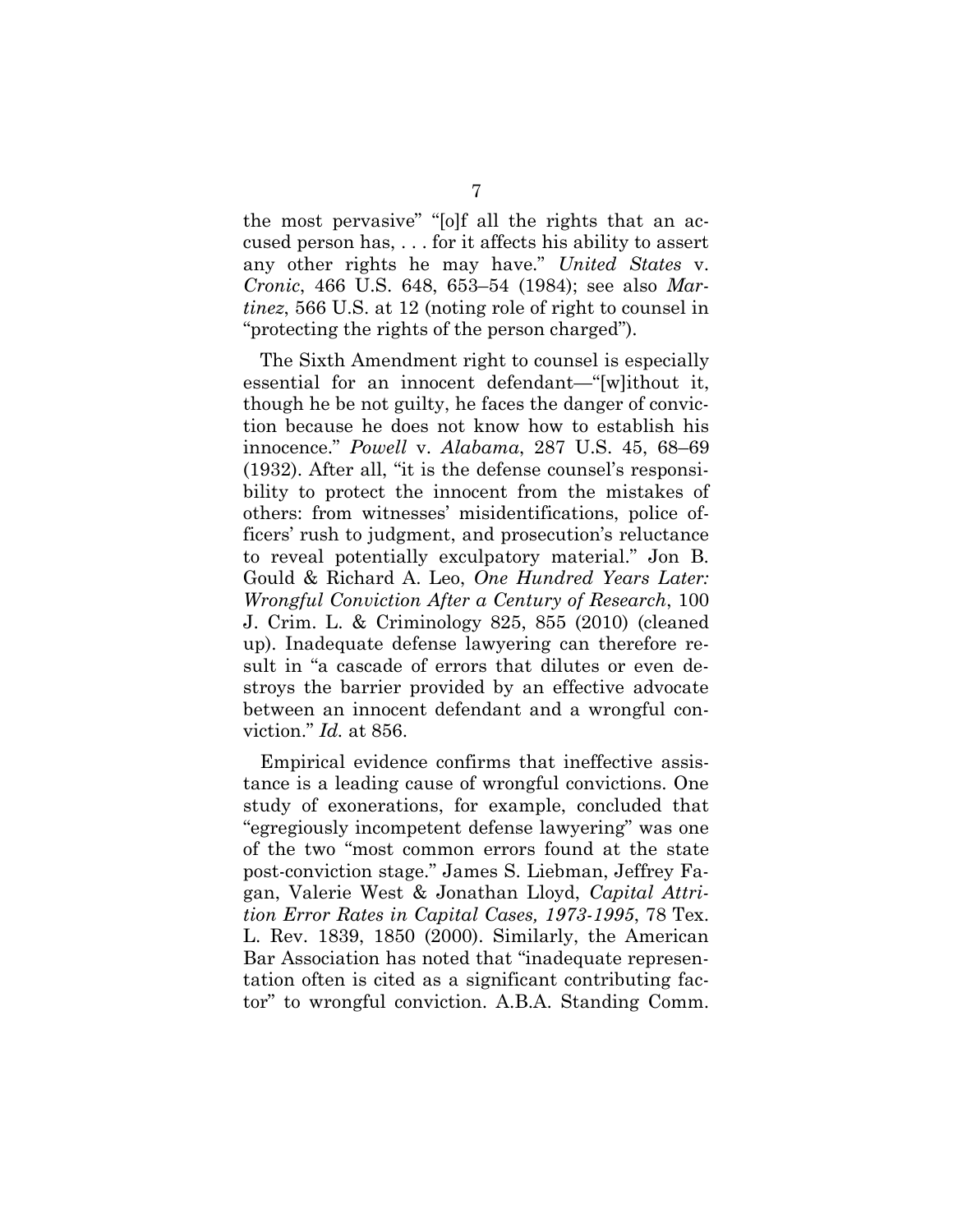on Legal Aid & Indigent Defendants, Gideon's *Broken Promise: America's Continuing Quest for Equal Justice* 3 (Dec. 2004).

2. Arizona's interpretation of § 2254 "would raise serious constitutional problems" by eliminating the *only* opportunity to meaningfully vindicate these rights for many defendants. *INS*, 533 U.S. at 299– 300.

<span id="page-12-3"></span><span id="page-12-0"></span>The starting point for *Martinez* and this case is that many states—like Arizona—have chosen to eliminate the ability to raise ineffective-assistance claims on direct appeal. Those states reason that consideration on direct appeal "gains very little," because appellate courts "cannot consider facts outside the record," but "risks a great deal, as the defendant who asks this Court to determine issues of ineffectiveness on the appellate record faces the possibility of later preclusion." *State* v. *Kiles*, 213 P.3d 174, 183–84 (Ariz. 2009); see also, *e.g.*, *Thompson* v. *State*, 9 S.W.3d 808, 813–14 & n.6 (Tex. Crim. App. 1999) ("[I]n the vast majority of cases, the undeveloped record on direct appeal will be insufficient for an appellant to satisfy the dual prongs of *Strickland*."); *Wuornos* v. *State*, 676 So. 2d 972, 974 (Fla. 1996) (per curiam) (holding that ineffectiveness claims are not cognizable on direct appeal, unless the claim is obvious on the existing record).

<span id="page-12-5"></span><span id="page-12-4"></span><span id="page-12-2"></span><span id="page-12-1"></span>In precluding such claims on direct appeal, these states implicitly recognize that "[i]neffectiveassistance claims often depend on evidence outside the trial record." *Martinez*, 566 U.S. at 13. In fact, the trial record "in many cases will not disclose the facts necessary to decide either prong of the *Strickland*  analysis." *Massaro* v. *United States*, 538 U.S. 500, 504–05 (2003). It "may contain *no* evidence of alleged errors of omission," or it "may reflect the action taken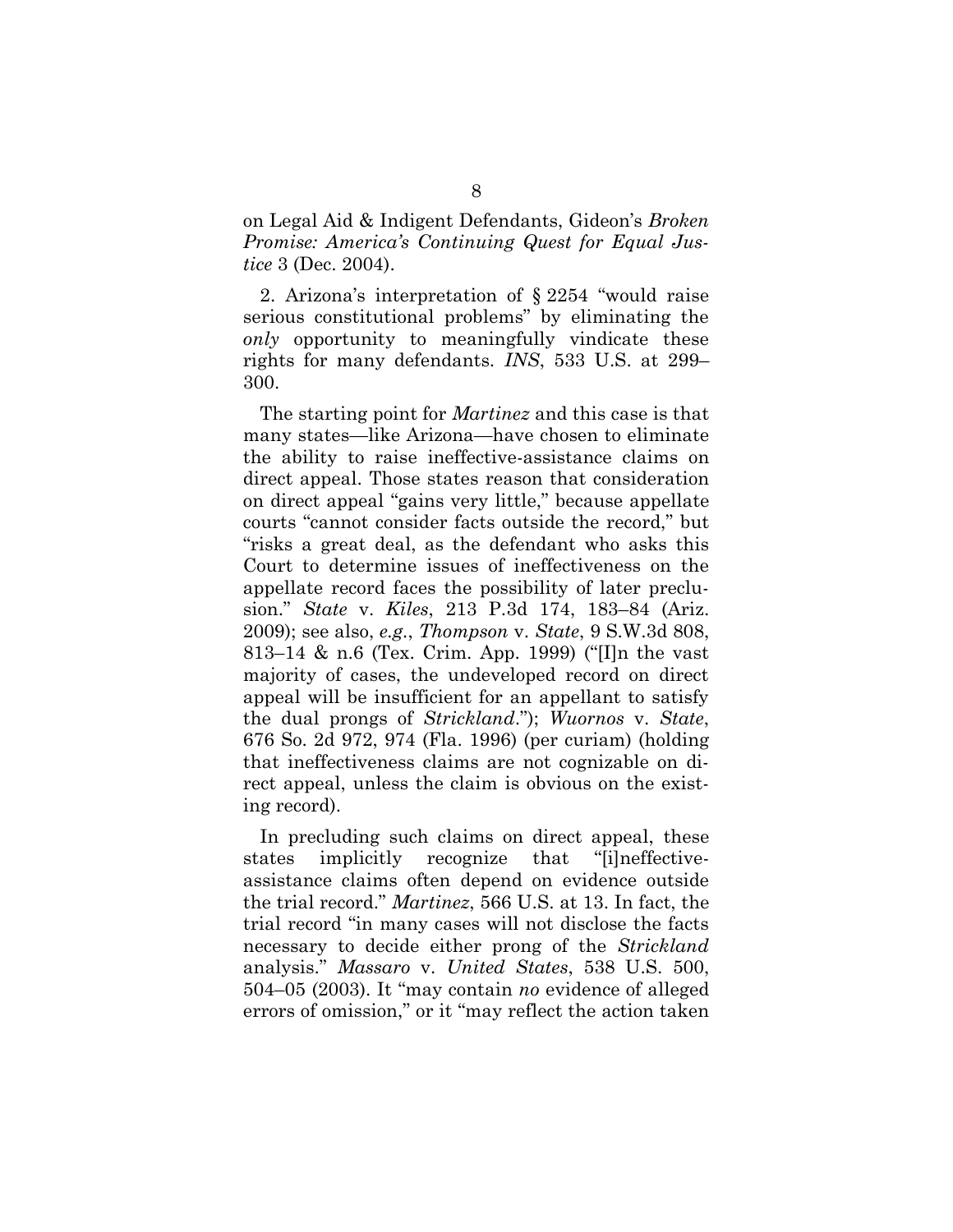<span id="page-13-1"></span>by counsel but not the reasons for it." *Id.* (emphasis added).

<span id="page-13-5"></span><span id="page-13-2"></span>Nor is the trial record likely to reveal counsel's failure to challenge the "[s]erious deficiencies [that] have been found in the forensic evidence used in criminal trials." *Melendez-Diaz* v. *Massachusetts*, 557 U.S. 305, 319 (2009). "The simple reality is that the interpretation of forensic evidence is not always based on scientific studies to determine its validity." Nat'l Rsch. Council, *Strengthening Forensic Science in the United States: A Path Forward* 8 (2009). Worse, "[a] forensic analyst 'may feel pressure—or have an incentive—to alter the evidence in a manner favorable to the prosecution,'" and "[e]ven the most wellmeaning analyst may lack essential training, contaminate a sample, or err during the testing process." *Stuart* v. *Alabama*, 139 S. Ct. 36, 36 (2018) (mem.) (Gorsuch, J., dissenting from the denial of certiorari). These problems are devasting for innocent defendants: a comprehensive study found that, in exoneration cases, invalid forensic testimony had contributed to convictions *60 percent of the time*. Brandon L. Garrett & Peter J. Neufeld, *Invalid Forensic Science Testimony and Wrongful Convictions*, 95 Va. L. Rev. 1, 14 (2009). Without competent counsel, the trier of fact will likely have no reason to question this often fundamentally flawed evidence.

<span id="page-13-4"></span><span id="page-13-3"></span><span id="page-13-0"></span>These facts have critical implications for this case. "Our society has a high degree of confidence in its criminal trials, in no small part because the Constitution offers unparalleled protections against convicting the innocent." *Herrera* v. *Collins*, 506 U.S. 390, 420 (1993) (O'Connor, J., concurring). But those "unparalleled protections" must be scrupulously safeguarded and maintained. With no "meaningful opportunity . . . for the full and fair litigation of a habeas petitioner's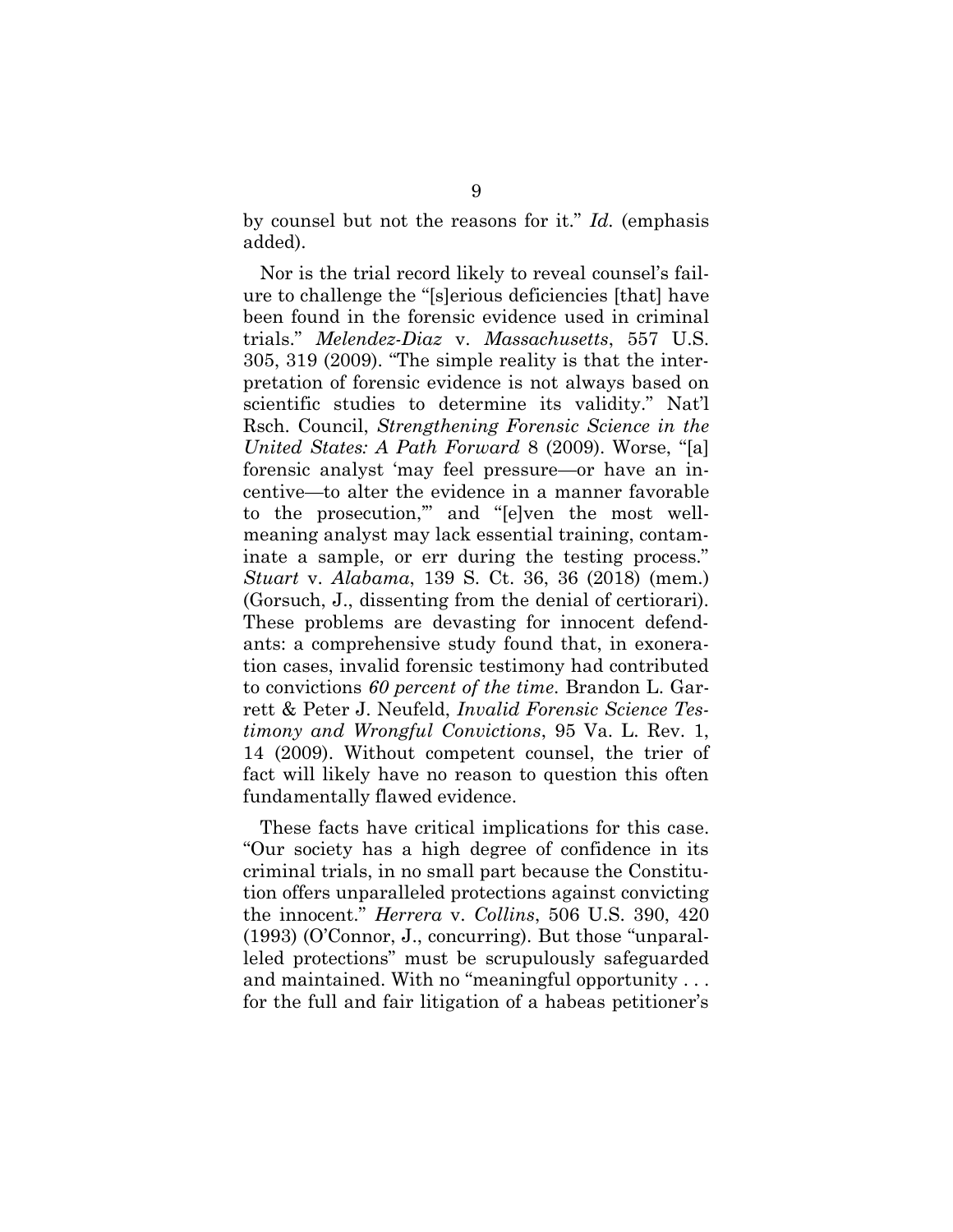<span id="page-14-3"></span><span id="page-14-2"></span>ineffective-assistance claims at trial and on direct review," *Kimmelman* v. *Morrison*, 477 U.S. 365, 378 n.3 (1986), post-conviction proceedings are the first possible opportunity to develop or present evidence to protect the "most pervasive" "[o]f all the rights that an accused person has," *Cronic*, 466 U.S. at 654. An interpretation of Section 2254(e)(2) that would prevent post-trial evidentiary development for defendants who receive ineffective assistance in initialreview collateral proceedings would significantly undermine that right. It therefore cannot be preferred over a "fairly possible" interpretation that does not. *INS*, 533 U.S. at 299–300.

## <span id="page-14-1"></span><span id="page-14-0"></span>**II. THE DEVELOPMENT OF POST-TRIAL EV-IDENCE IS IMPERATIVE TO ENSURE THAT THE CLAIMS OF INNOCENT INDI-VIDUALS CAN BE HEARD.**

<span id="page-14-4"></span>The concerns raised above are not just abstract. Jones's case exemplifies all of them. Authorities rushed to judgment, disregarding elementary investigatory standards and presenting deeply flawed and "scientifically unreliable" forensic evidence about the timeline of injury. J.A. 126, 129, 244, 262, 339–41; see also Liliana Segura, *What Happened to Rachel Gray?*, The Intercept (Oct. 23, 2017), https://theintercept.com/ 2017/10/23/barry-jones-arizona-death-row-rachel-gray/. These deficiencies intersected with trial counsel's failure to investigate obvious leads or to challenge that forensic evidence through cross-examination and independent expert analyses. See J.A. 200–16, 195– 99, 263–64. Only supplementation of the record following post-trial investigation revealed these defects.

Nor is Jones alone. Rather, based on *amicus*'s experience with exonerations of innocent individuals, there are numerous examples of wrongfully convicted individuals who were able to demonstrate trial coun-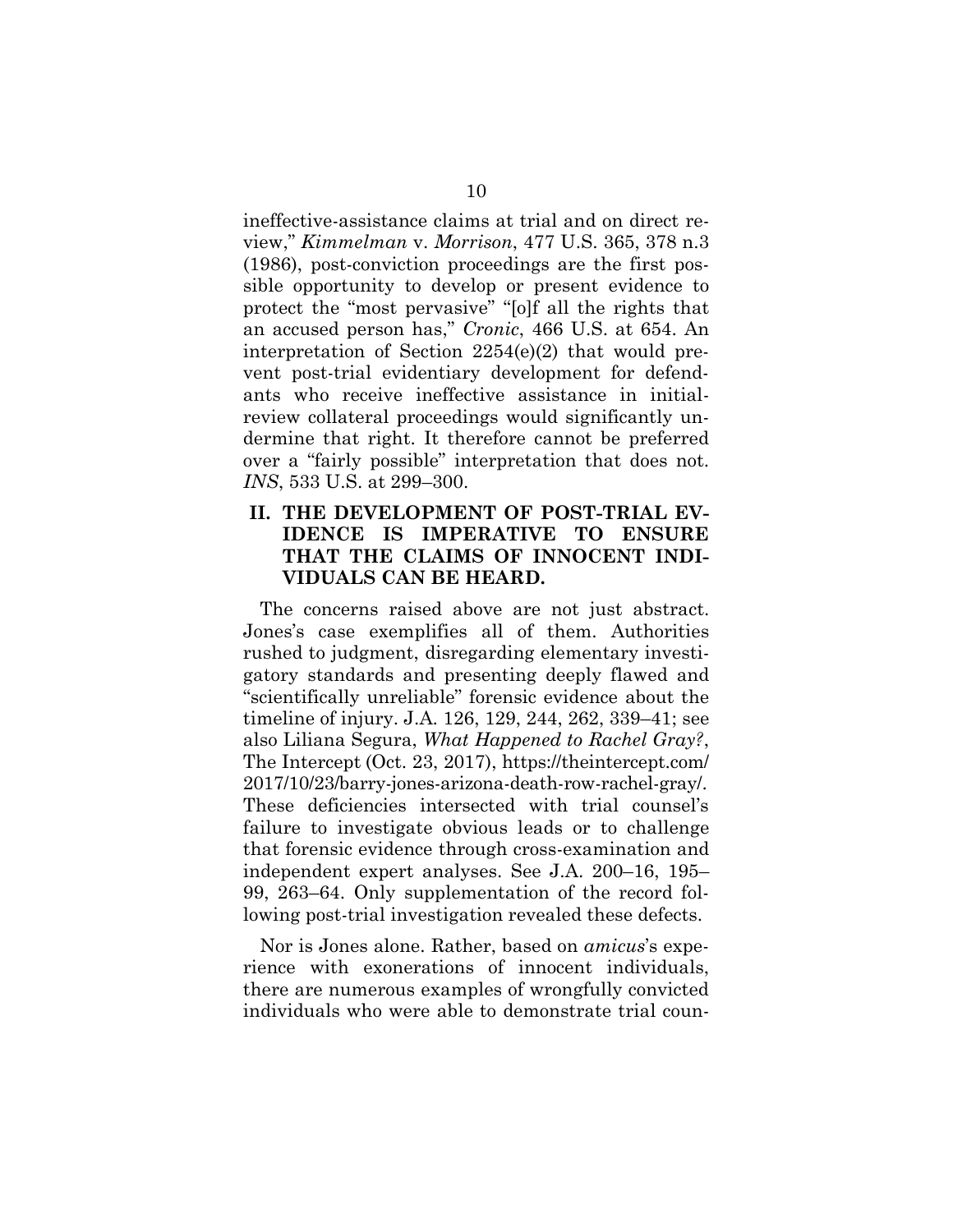sel's inadequacy only by supplementing the record following post-trial investigation. A few salient examples follow below.

- <span id="page-15-1"></span>• Lisa Marie Roberts was charged with the murder of a woman with whom she was involved in a love triangle. *Roberts* v. *Howton*, 13 F. Supp. 3d 1077, 1082 (D. Or. 2014). She pleaded guilty to manslaughter in 2004 due to ineffective assistance. *Id.* at 1082, 1103. Namely, when confronted with the prosecution's preliminary analysis of cell tower evidence, her trial counsel failed to obtain an expert analysis of that evidence, and then provided deficient advice to Roberts. *Id.* at 1098, 1103. In reality, the cell tower evidence was inconclusive and did not actually inculpate Roberts. See *id.* at 1101. After the district court excused Roberts's procedural default under *Martinez*, *id.* at 1099, expert reinvestigation of the phone records led to the conclusion that cell phone tower data was incapable of pinpointing Roberts's location, *id.* at 1102–03. Ms. Roberts was later exonerated. *Lisa Roberts*, Nat'l Registry of Exonerations, https://tinyurl. com/hcn9wszu (last updated June 9, 2014).
- <span id="page-15-0"></span>• Floyd Bledsoe was convicted in 2000 of firstdegree murder, aggravated kidnapping, and aggravated indecent liberties with a child, his 14 year-old sister-in-law. *Bledsoe* v. *State*, 150 P.3d 874, 874 (Kan. 2007); *Bledsoe* v. *Bd. of Cnty. Comm'rs*, 501 F. Supp. 3d 1059, 1069 (D. Kan. 2020), *appeal docketed*, No. 20-3252 (10th Cir. Dec. 18, 2020). Bledsoe's brother had explicitly confessed to the crime, left incriminating messages on the telephone of the family church pastor, and provided the location of the victim's body. 150 P.3d at 874–75; *Bledsoe* v. *Bruce*, 569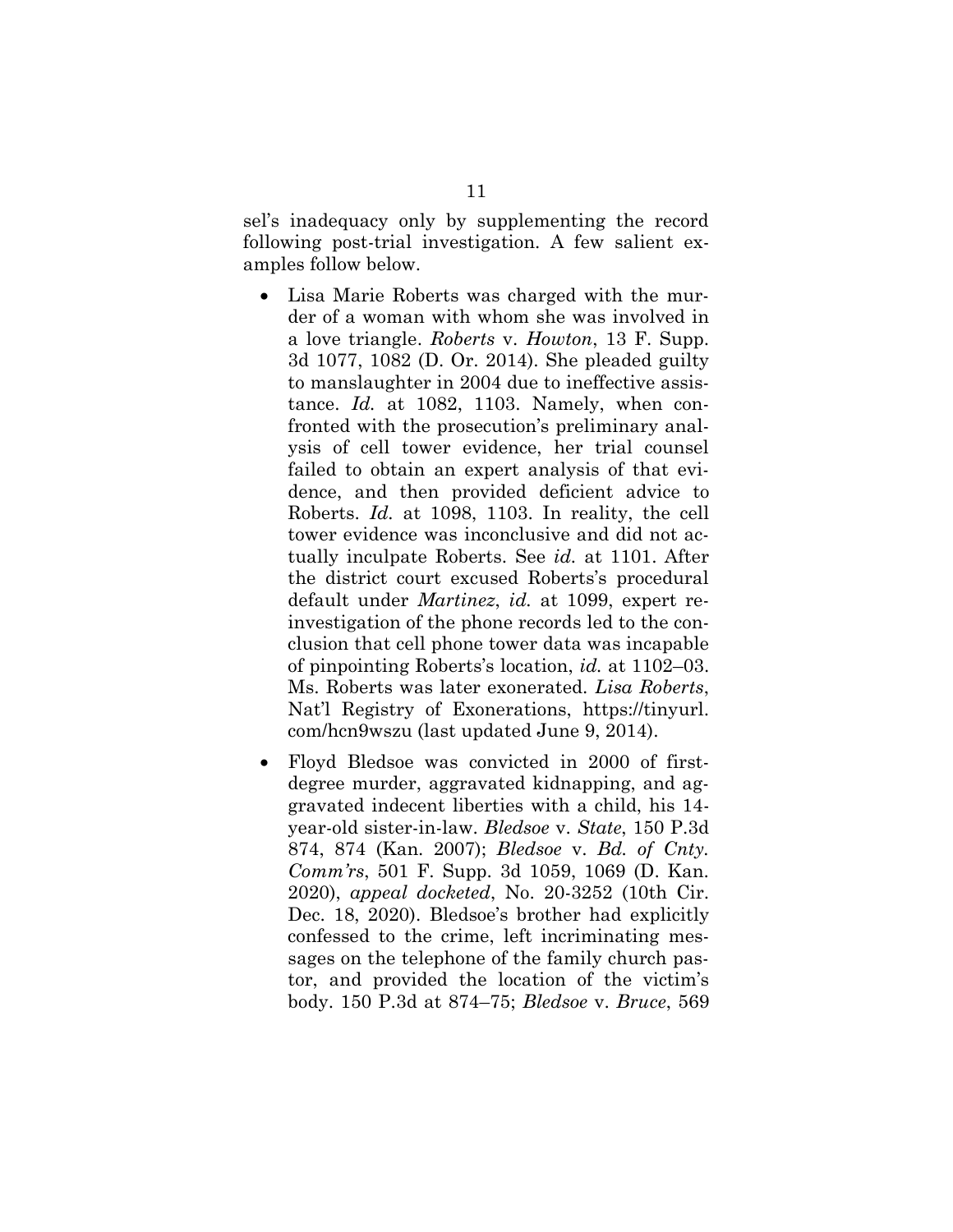F.3d 1223, 1227 (10th Cir. 2009). Nevertheless, police arrested Bledsoe after his brother framed him through false statements, including that Bledsoe had blackmailed him into confessing. 150 P.3d at 875. Bledsoe's counsel failed to cross-examine the brother about inconsistencies in his testimony or provide any forensic evidence to rebut the brother's account. See *Floyd Bledsoe*, Nat'l Registry of Exonerations, https:// tinyurl.com/26m5uttj (last updated May 24, 2019). Subsequent DNA testing during counsel's post-conviction investigation confirmed Bledsoe's brother's involvement with the victim, and Bledsoe's brother provided a second, detailed confession in a series of suicide notes. *Bledsoe* v. *Vanderbilt*, 934 F.3d 1112, 1115–16 (10th Cir. 2019). Bledsoe was exonerated in 2015. *Bledsoe*, 501 F. Supp. 3d at 1069; *Floyd Bledsoe*, Nat'l Registry of Exonerations, *supra*.

<span id="page-16-1"></span><span id="page-16-0"></span>• Kimberly Long was convicted of murdering her boyfriend in 2005. *In re Long*, 476 P.3d 662, 664 (Cal. 2020). Her trial counsel failed to investigate the victim's time of death. *Id.* at 668. Long subsequently sought post-conviction relief in state court on ineffective-assistance grounds. *Id.*  at 667. Relying on post-trial evidence, the California Supreme Court held that trial counsel provided ineffective assistance in (1) relying on the time-of-death opinion of someone who had never been to medical school and never had the information necessary to render an informed opinion, and (2) failing to specifically seek out a time-of-death expert—when the conviction depended almost entirely on time of death. *Id.* at 668–69, 670–71. The prosecution dismissed the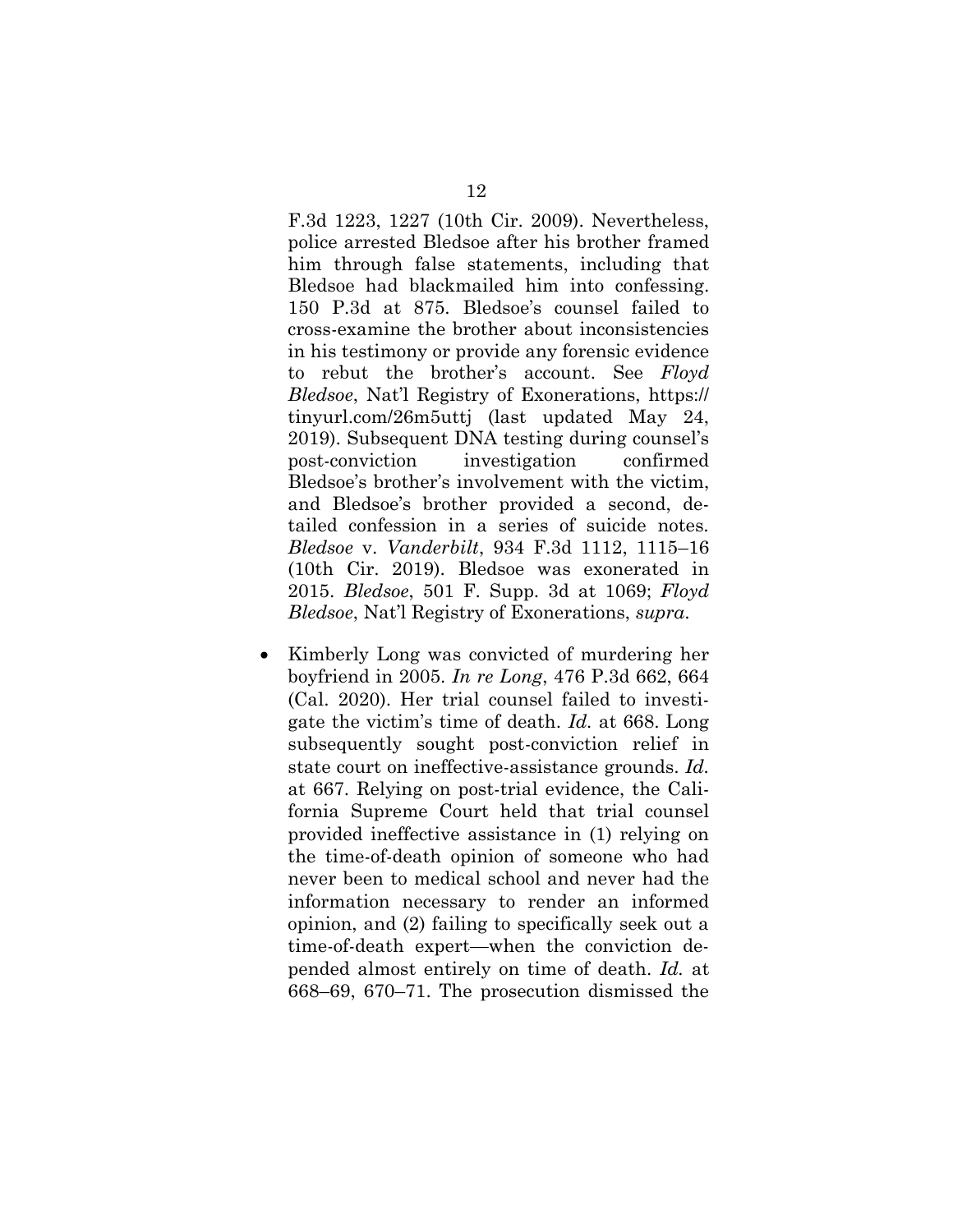<span id="page-17-2"></span>charges in April, 2021. *Kimberly Long*, Nat'l Registry of Exonerations, https://tinyurl.com/ teakjn9v (last updated May 18, 2021).

- <span id="page-17-0"></span>• Daniel Larsen was convicted of felony possession of a dagger and sentenced to 28 years to life. *Larsen* v. *Adams*, 718 F. Supp. 2d 1202, 1206–07 (C.D. Cal. 2010), *aff'd sub nom. Larsen* v. *Soto*, 742 F.3d 1083 (9th Cir. 2013). Although he did not raise ineffective assistance on direct review, the district court excused the default under *Schlup* and held an evidentiary hearing, at which Larsen supplemented the record with documentary evidence and exculpatory testimony from multiple witnesses. *Id.* at 1211–19. The court determined that trial counsel prejudiced Larsen in failing to locate reasonably reachable and "extraordinarily exculpatory" witnesses, and in failing to bring a motion for a new trial after Larsen notified counsel about the witnesses. *Id.* at 1228. The court granted Larsen's habeas petition, and he was later exonerated. *Daniel Larsen*, Nat'l Registry of Exonerations, https://tinyurl.com/4mtk523c (last updated Dec. 15, 2017).
- <span id="page-17-1"></span>• Randy Liebich was convicted of first-degree murder of Steven Quinn, a two-year-old child, and sentenced to 65 years in prison. *People* v. *Liebich*, 2016 IL App (2d) 130894U, ¶ 3. He raised an ineffective assistance claim in a postconviction petition. *Id.* ¶ 4. In support, Liebich's post-conviction counsel obtained affidavits from doctors explaining why Steven's cause of death could not have been attributed to Liebich based on new evidence of Steven's medical records and histological slides. *Id.* ¶¶ 7, 65. Finding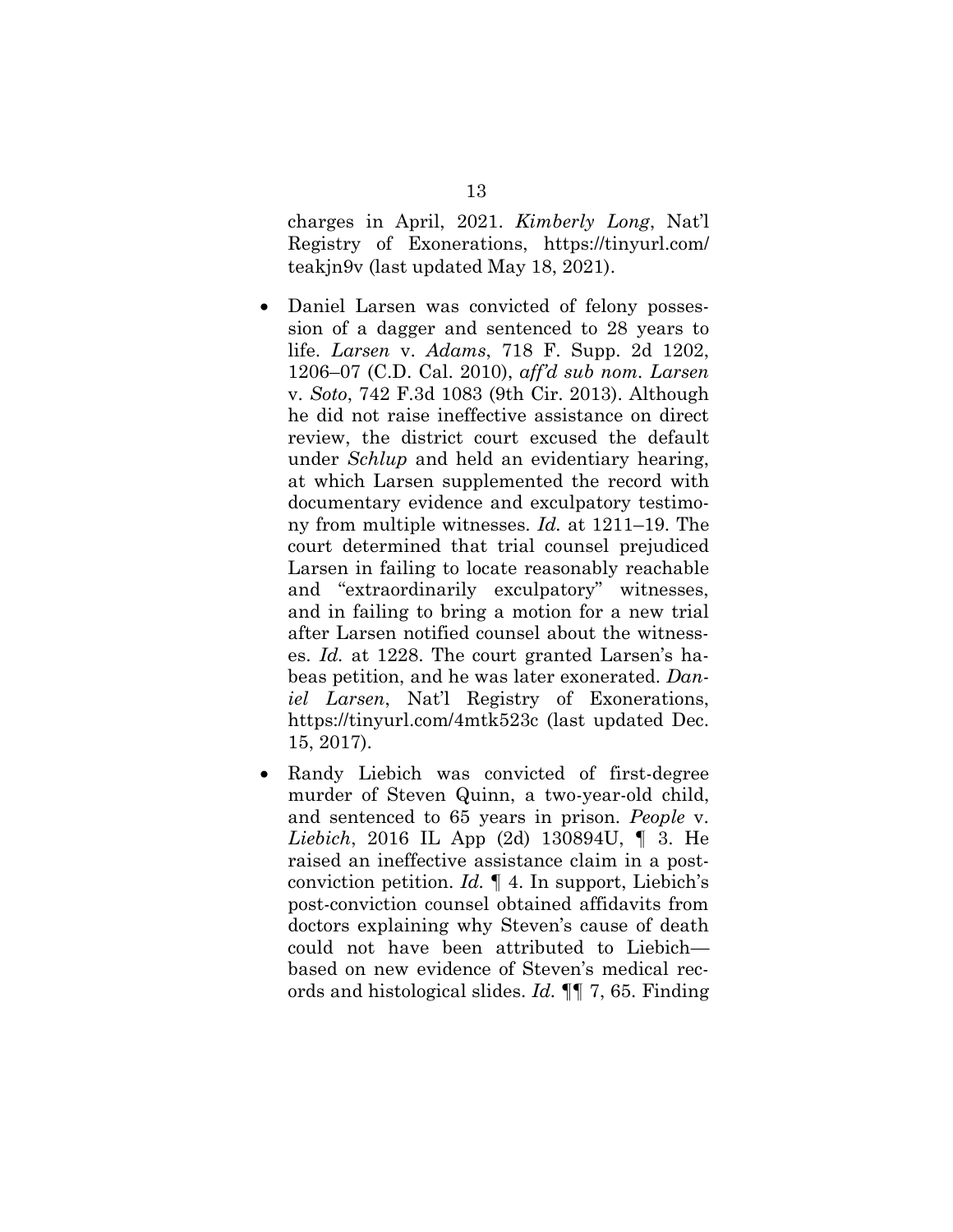a reasonable basis to conclude that Liebich's trial counsel was ineffective for failing to present such evidence at trial, the appellate court reversed the trial court's dismissal of the ineffective-assistance claim and remanded. *Id.* ¶¶ 107– 09. The State eventually dropped the charge. *Randy Liebich*, Nat'l Registry of Exonerations, https://tinyurl.com/47cw4b8y (last updated Apr. 30, 2020).

- <span id="page-18-0"></span>• Howard Dudley was convicted of sexually abusing his nine-year-old daughter and given a life sentence. *Dudley* v. *City of Kinston*, No. 4:18- CV-00072-D, 2020 WL 2091789, at \*1–2 (E.D.N.C. Apr. 30, 2020). His daughter's testimony was important to the State's case, but trial counsel failed to conduct any investigation into the child's school or medical records and did not consult a medical expert. See *Howard Dudley*, Nat'l Registry of Exonerations, https:// tinyurl.com/v7c3ye8s (last updated Sept. 25, 2018). In 2013, after a thorough investigation, Dudley filed a post-conviction petition including new records and a series of medical and psychological examinations demonstrating that his daughter suffered from a number of issues that rendered her highly suggestible and her testimony unreliable. *Id.* In March 2016, the daughter recanted her testimony, and the Court vacated the convictions on the ground that trial counsel's failure to investigate amounted to an inadequate legal defense. *Id.*
- <span id="page-18-1"></span>• Frank Burrell was convicted of first-degree murder and sentenced to 32 years in prison. *People* v. *Burrell*, 2019 IL App (1st) 172665-U, ¶ 2. Burrell then filed for post-conviction relief, alleging that his trial counsel was ineffective for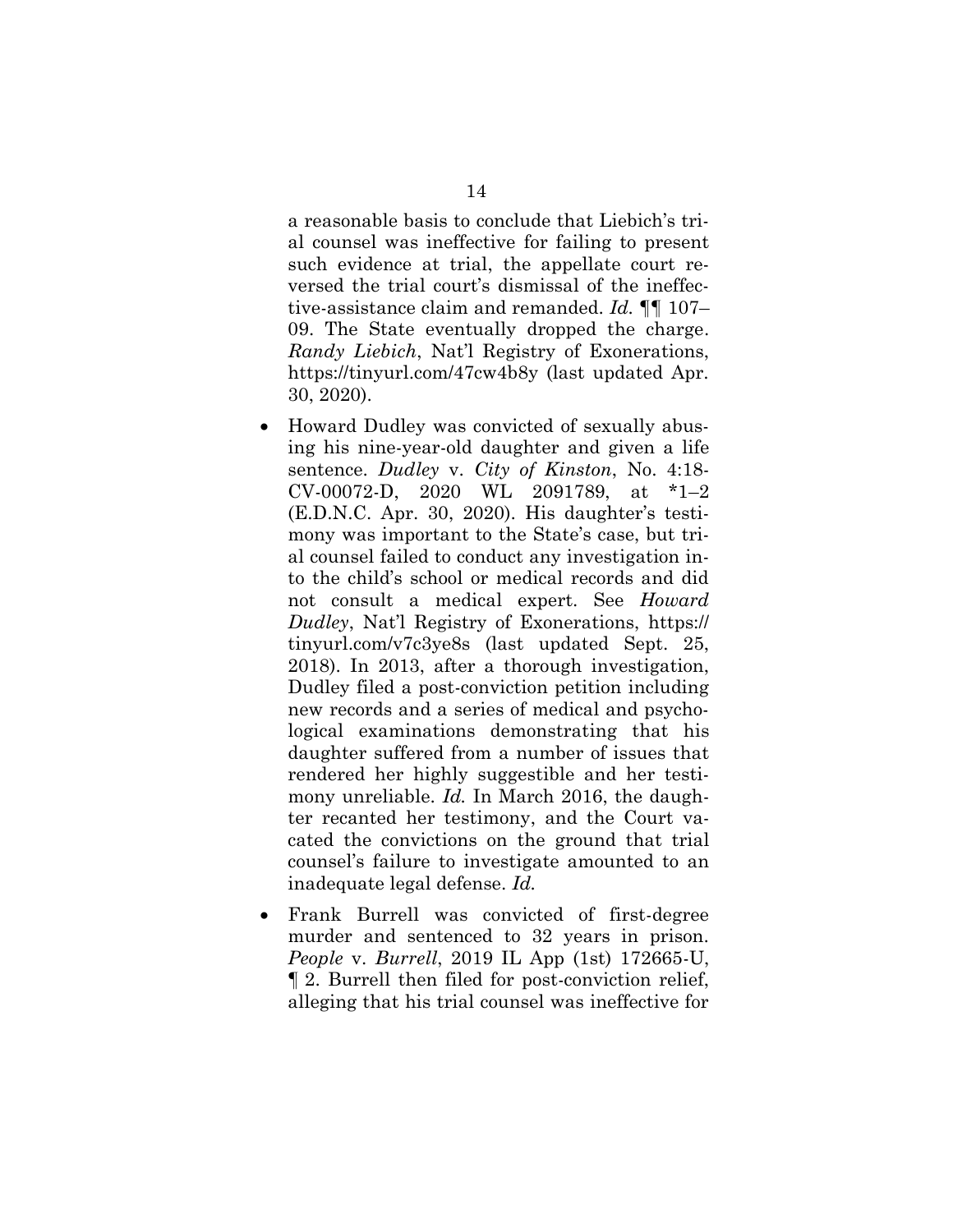<span id="page-19-1"></span>failing to investigate and present evidence that would have impeached the state's primary witnesses. *Id.* Burrell provided testimonial evidence from his uncle and father explaining that he had returned home from work before the time of the shooting, *id.* ¶ 9, an affidavit from his employer showing that time records corroborated his version of events, see *id.* ¶ 10, and testimony from his grandmother establishing that he lacked access to the car allegedly used in the murder, *id.* ¶¶ 9, 14. Although the circuit court summarily denied the motion, an appellate court vacated Burrell's conviction and remanded for a new trial, concluding that trial counsel's failure to elicit testimony from key witnesses or present evidence of Burrell's timecard constituted ineffective assistance. *Id.* ¶¶ 2, 9, 24–31.

<span id="page-19-2"></span><span id="page-19-0"></span>• Jennifer Del Prete was convicted of first-degree murder after a child passed away in her care. *Del Prete* v. *Thompson*, 10 F. Supp. 3d 907, 909– 10 (N.D. Ill. 2014). After exhausting her postconviction remedies in state court, she filed a habeas petition in federal court, alleging ineffective assistance based on her counsel's failure to investigate or challenge the state's expert testimony. *Id.* at 921, 951–52. At a procedural default hearing, she presented expert testimony about the implausibility of the causal chain that supported her conviction. *Id.* at 954–55. The court found cause and prejudice to excuse Del Prete's procedural default and set a date for further proceedings. *Id.* at 958. Del Prete's conviction was subsequently reversed and she was released. See *People* v. *Del Prete*, 92 N.E.3d 435, 448 (Ill. Ct. App. 2017).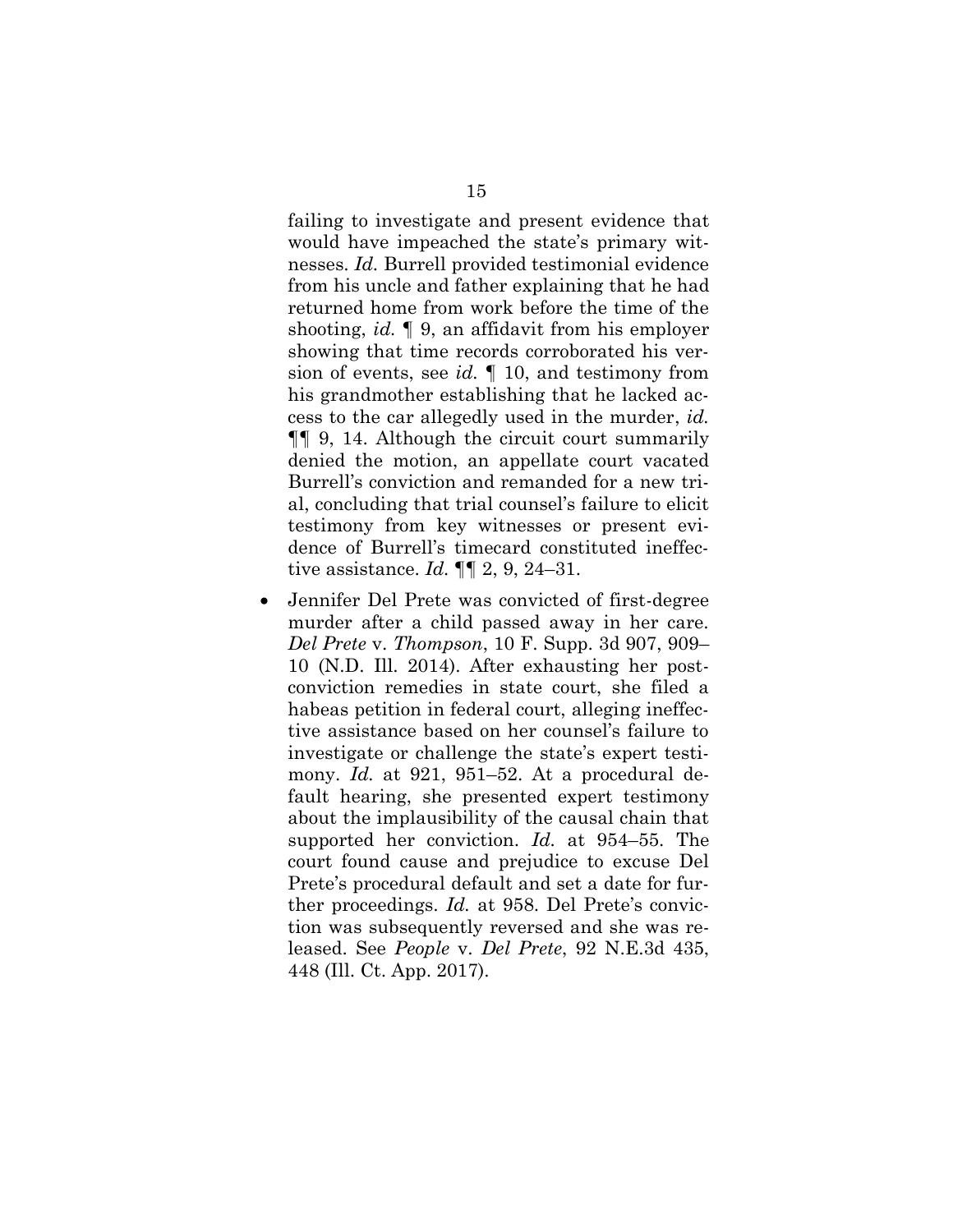<span id="page-20-0"></span>• Jerome Morgan was convicted of second-degree murder in connection with a shooting at a birthday party. *State* v. *Morgan*, No. 2014-K-0276, 2014 La. App. LEXIS 3223, at \*1–4 (La. Ct. App. May 23, 2014). Morgan sought post-conviction relief, alleging ineffective assistance based on his counsel's failure to investigate, and later supplemented his petition. *Id.* at \*5, \*17–19. Morgan offered a range of new evidence demonstrating that his counsel's failure to speak with witnesses and request 911 call records caused him to neglect testimony and other information that, when presented in the post-conviction proceeding, was found to have "drastically damage[d]" the state's theory of the case. *Id.* at \*18, \*20. Relying on this evidence, the trial court vacated Morgan's conviction and granted him a new trial. *Id.* at \*12–14, \*24 (affirming vacatur and grant of new trial). The prosecution dismissed the charges in 2016. See *Jerome Morgan*, Nat'l Registry of Exonerations, https://tinyurl. com/z67ju4uy (last updated May 24, 2019).

These profiles illustrate the substantial risk and irreparable harm of wrongful conviction that criminal defendants face from ineffective trial counsel. These individuals—who should never have been convicted in the first place—spent years incarcerated because their counsel was constitutionally defective. Critically for this case, moreover, these defendants were only able to realize justice because a diligent post-trial investigation revealed earlier counsels' inadequacies. Without the ability to supplement the record with the fruits of post-conviction investigations—an avenue that Arizona's position would eviscerate—these individuals would still be in prison. That is not an outcome this Court should countenance and reinforces